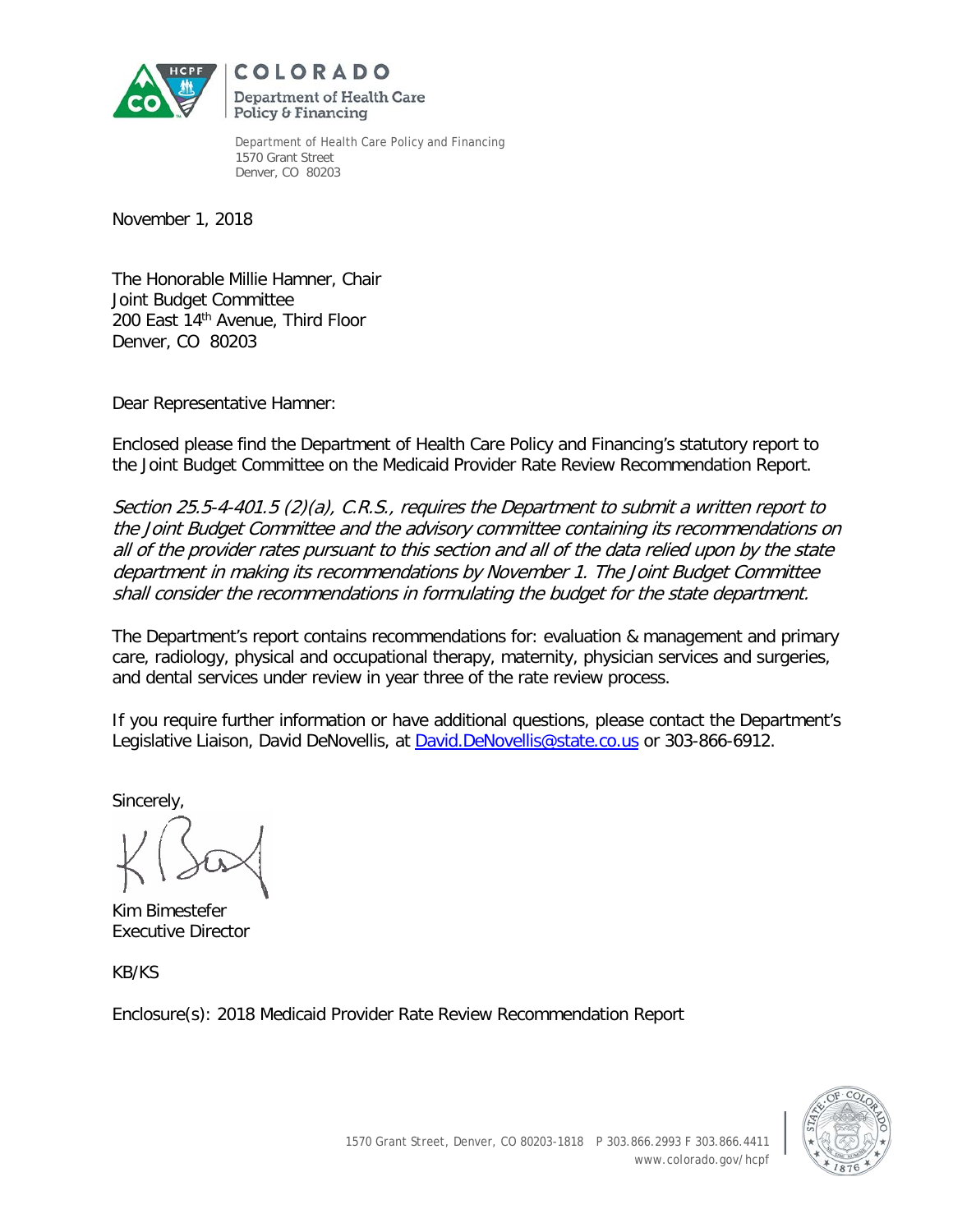Cc: Senator Kent Lambert, Vice-Chair, Joint Budget Committee Senator Kevin Lundberg, Joint Budget Committee Senator Dominick Moreno, Joint Budget Committee Representative Bob Rankin, Joint Budget Committee Representative Dave Young, Joint Budget Committee John Ziegler, Staff Director, JBC Eric Kurtz, JBC Analyst Lauren Larson, Director, Office of State Planning and Budgeting Katie Quinn, Budget Analyst, Office of State Planning and Budgeting Legislative Council Library State Library John Bartholomew, Finance Office Director, HCPF Laurel Karabatsos, Health Programs Office Director & Interim Medicaid Director, HCPF Tom Massey, Policy, Communications, and Administration Office Director, HCPF Bonnie Silva, Community Living Interim Office Director, HCPF Chris Underwood, Health Information Office Director, HCPF Stephanie Ziegler, Cost Control & Quality Improvement Office Director, HCPF Rachel Reiter, External Relations Division Director, HCPF David DeNovellis, Legislative Liaison, HCPF

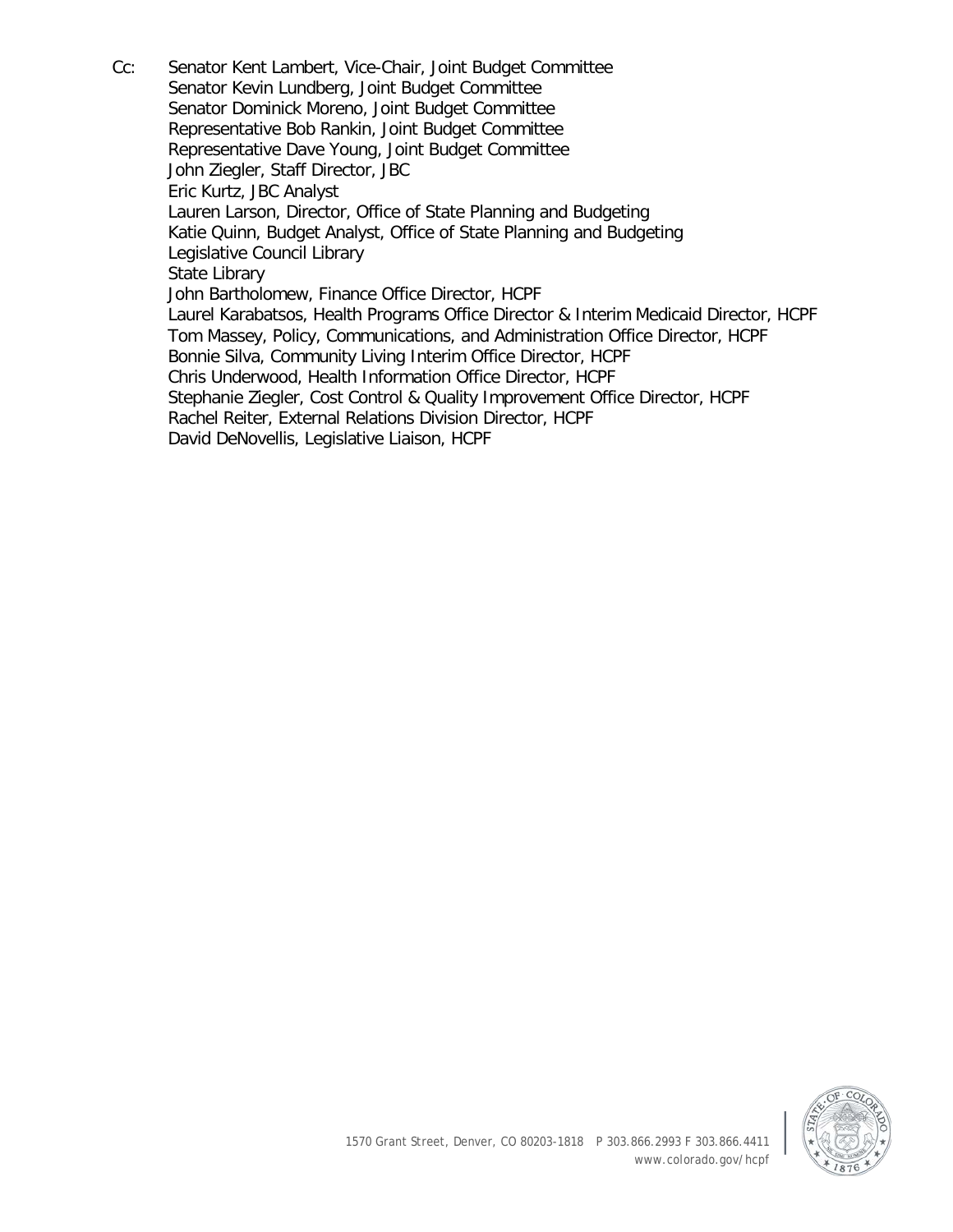

COLORADO Department of Health Care Policy & Financing

Department of Health Care Policy and Financing 1570 Grant Street Denver, CO 80203

November 1, 2018

Wilson Pace, Chair Medicaid Provider Rate Review Advisory Committee 303 East 17th Avenue Denver, Colorado 80203

Dear Mr. Pace:

Enclosed please find the Department of Health Care Policy and Financing's statutory report to the Joint Budget Committee on the Medicaid Provider Rate Review Recommendation Report.

Section 25.5-4-401.5 (2)(a), C.R.S., requires the Department to submit a written report to the Joint Budget Committee and the advisory committee containing its recommendations on all of the provider rates pursuant to this section and all of the data relied upon by the state department in making its recommendations by November 1. The Joint Budget Committee shall consider the recommendations in formulating the budget for the state department.

The Department's report contains recommendations for: evaluation & management and primary care, radiology, physical and occupational therapy, maternity, physician services and surgeries, and dental under review in year two of the rate review process.

If you require further information or have additional questions, please contact the Department's Legislative Liaison, David DeNovellis, at David.DeNovellis@state.co.us or 303-866-6912.

Sincerely,

Kim Bimestefer Executive Director

KB/KS

Enclosure(s): 2018 Medicaid Provider Rate Review Recommendation Report

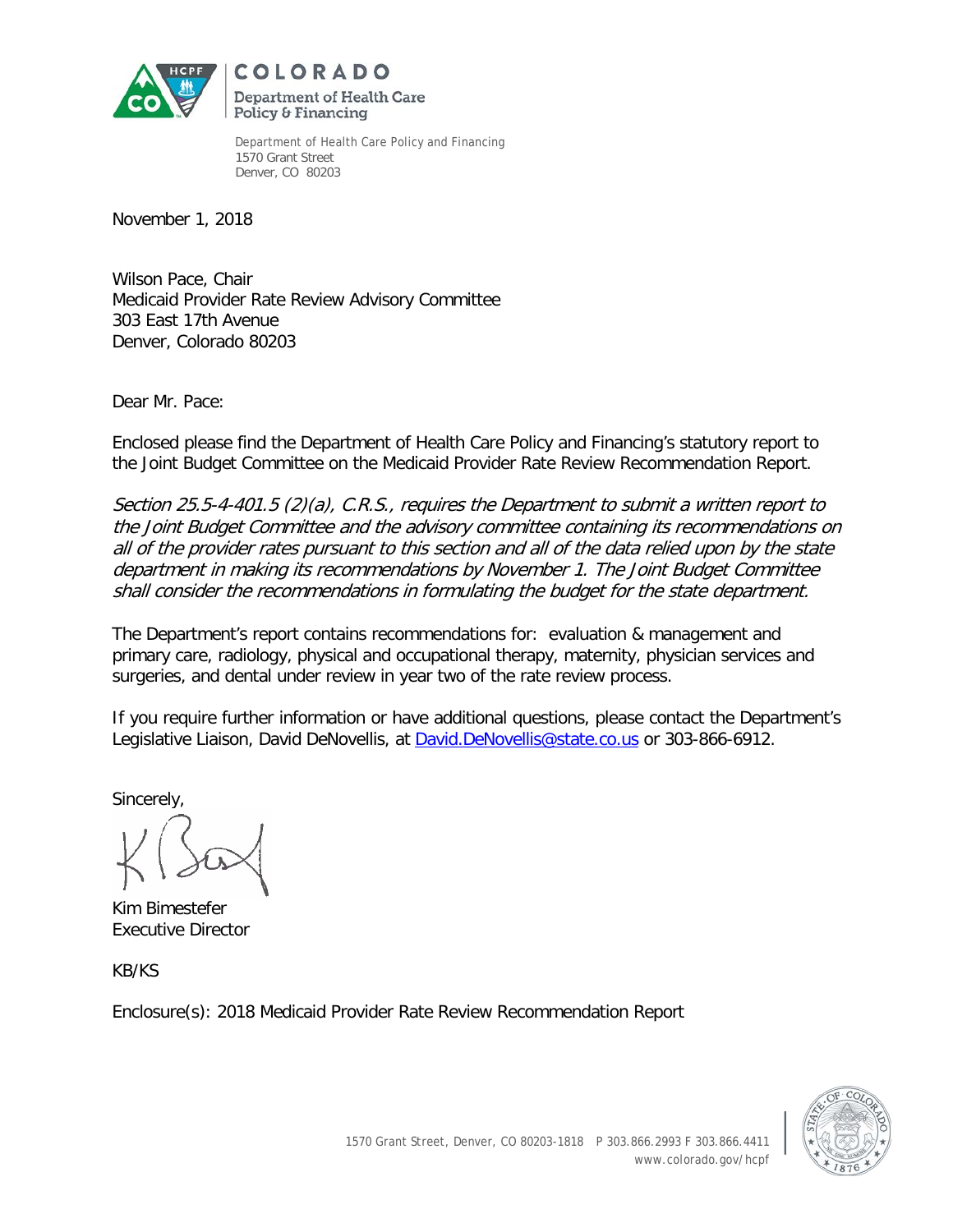Cc: Rebecca Craig, Vice-Chair, Medicaid Provider Rate Review Advisory Committee Lisa Foster, Medicaid Provider Rate Review Advisory Committee Chris Hinds, Medicaid Provider Rate Review Advisory Committee Gigi Darricades, Medicaid Provider Rate Review Advisory Committee Rob DeHerrera, Medicaid Provider Rate Review Advisory Committee Tim Dienst, Medicaid Provider Rate Review Advisory Committee Jennifer Dunn, Medicaid Provider Rate Review Advisory Committee Sue Flynn, Medicaid Provider Rate Review Advisory Committee David Lamb, Medicaid Provider Rate Review Advisory Committee Dixie Melton, Medicaid Provider Rate Review Advisory Committee Dr. Carol Morrow, Medicaid Provider Rate Review Advisory Committee Gretchen McGinnis, Medicaid Provider Rate Review Advisory Committee Dr. Jeff Perkins, Medicaid Provider Rate Review Advisory Committee Tom Rose, Medicaid Provider Rate Review Advisory Committee Arnold Salazar, Medicaid Provider Rate Review Advisory Committee Tia Sauceda, Medicaid Provider Rate Review Advisory Committee Arthur Schut, Medicaid Provider Rate Review Advisory Committee David Smart, Medicaid Provider Rate Review Advisory Committee Barbara Wilkins-Crowder, Medicaid Provider Rate Review Advisory Committee Dr. Murray Willis, Medicaid Provider Rate Review Advisory Committee Jody Wright, Medicaid Provider Rate Review Advisory Committee John Bartholomew, Finance Office Director, HCPF Laurel Karabatsos, Health Programs Office Director & Interim Medicaid Director, HCPF Tom Massey, Policy, Communications, and Administration Office Director, HCPF Bonnie Silva, Community Living Interim Office Director, HCPF Chris Underwood, Health Information Office Director, HCPF Stephanie Ziegler, Cost Control & Quality Improvement Office Director, HCPF Rachel Reiter, External Relations Division Director, HCPF David DeNovellis, Legislative Liaison, HCPF

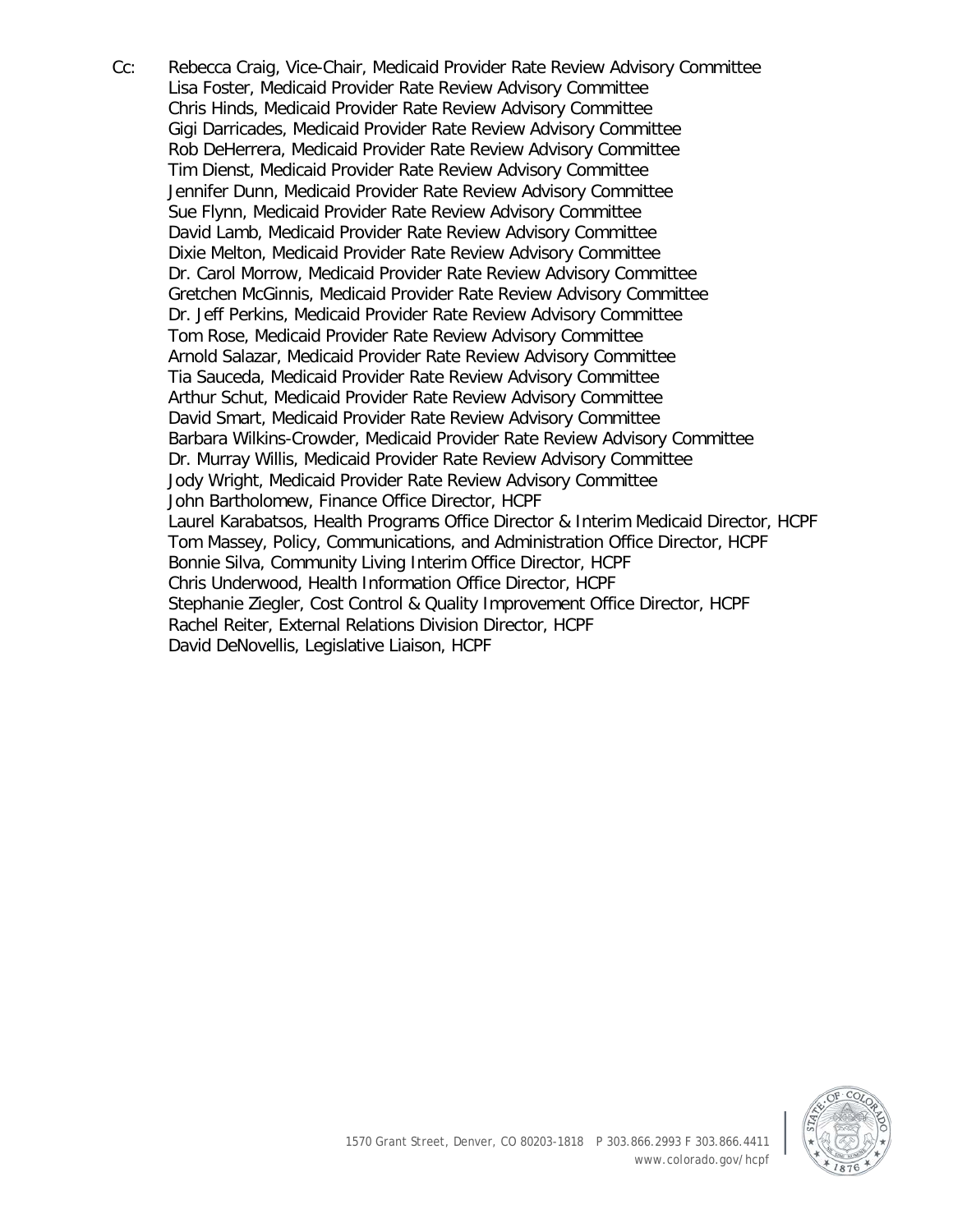# 2018 Medicaid Provider Rate Review Recommendation Report

**November 1, 2018**

**Submitted to: The Joint Budget Committee and the Medicaid Provider Rate Review Advisory Committee**

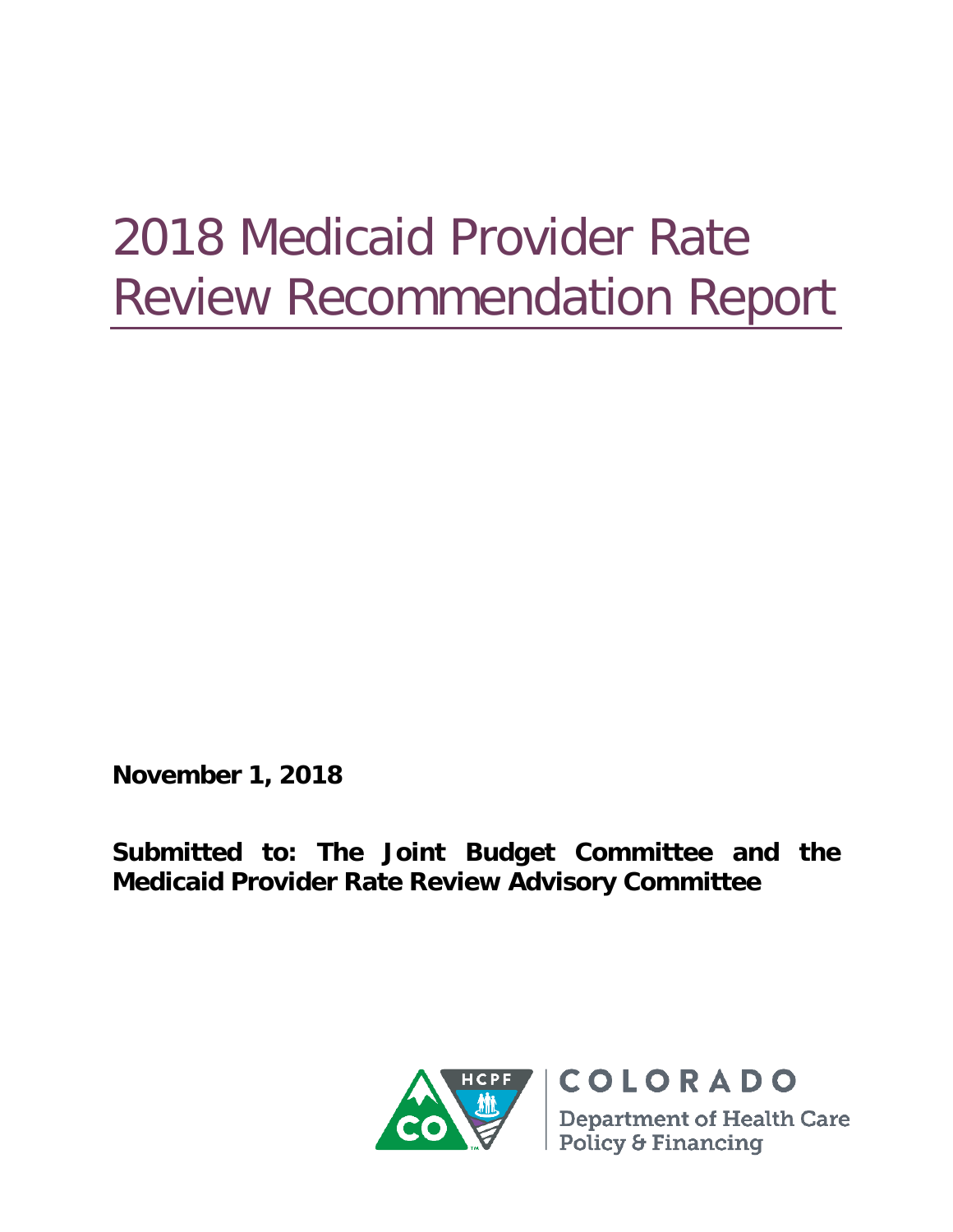# **I. Executive Summary**

This report contains the work of the Colorado Department of Health Care Policy & Financing (the Department) to review rates paid to providers under the Colorado Medical Assistance Act and contains the Department's findings and recommendations for six broad categories of service: evaluation & management and primary care, radiology, physical and occupational therapy, maternity, physician services and surgeries, and dental. The rate review process was informed by rate benchmark comparisons, access analyses, stakeholder feedback, and the Medicaid Provider Rate Review Advisory Committee (MPRRAC) feedback and recommendations. Medicare rates were used as the rate benchmark comparison for four of the six broad categories of service. Service rates paid by comparable Medicaid states were used as the benchmark comparison for maternity and dental services.<sup>[1](#page-5-0)</sup>

#### Evaluation & Management and Primary Care

The Department found payment rates for evaluation & management and primary care services were 85.09% of the benchmark. Rate benchmark comparisons varied widely; payments varied between 17.64% and 313.03% of the benchmark.

The Department recommends:

1. A budget-neutral rebalancing of certain individual evaluation & management and primary care rates with payments below 80% and above 100% of the benchmark.

#### **Radiology**

The Department found payment rates for radiology services were 81.86% of the benchmark. Rate benchmark comparisons varied widely; payments varied between 8.76% and 397.12% of the benchmark.

The Department recommends:

2. A budget-neutral rebalancing of certain individual radiology rates with payments below 80% and above 100% of the benchmark.

#### Physical and Occupational Therapy

The Department found payment rates for physical and occupational therapy services were 82.58% of the benchmark. Rate benchmark comparisons varied widely; payments varied between 23.09% and 389.13% of the benchmark.

The Department recommends:

3. A budget-neutral rebalancing of certain individual physical and occupational therapy rates with payments below 80% and above 100% of the benchmark.

2 | Rate Review Recommendation Report



<span id="page-5-0"></span><sup>1</sup> For more information regarding benchmarks, including benchmark descriptions and methodologies, see the [2018](https://www.colorado.gov/pacific/sites/default/files/2018%20Medicaid%20Provider%20Rate%20Review%20Analysis%20Report.pdf)  [Medicaid Provider Rate Review Analysis Report](https://www.colorado.gov/pacific/sites/default/files/2018%20Medicaid%20Provider%20Rate%20Review%20Analysis%20Report.pdf) (pp.4).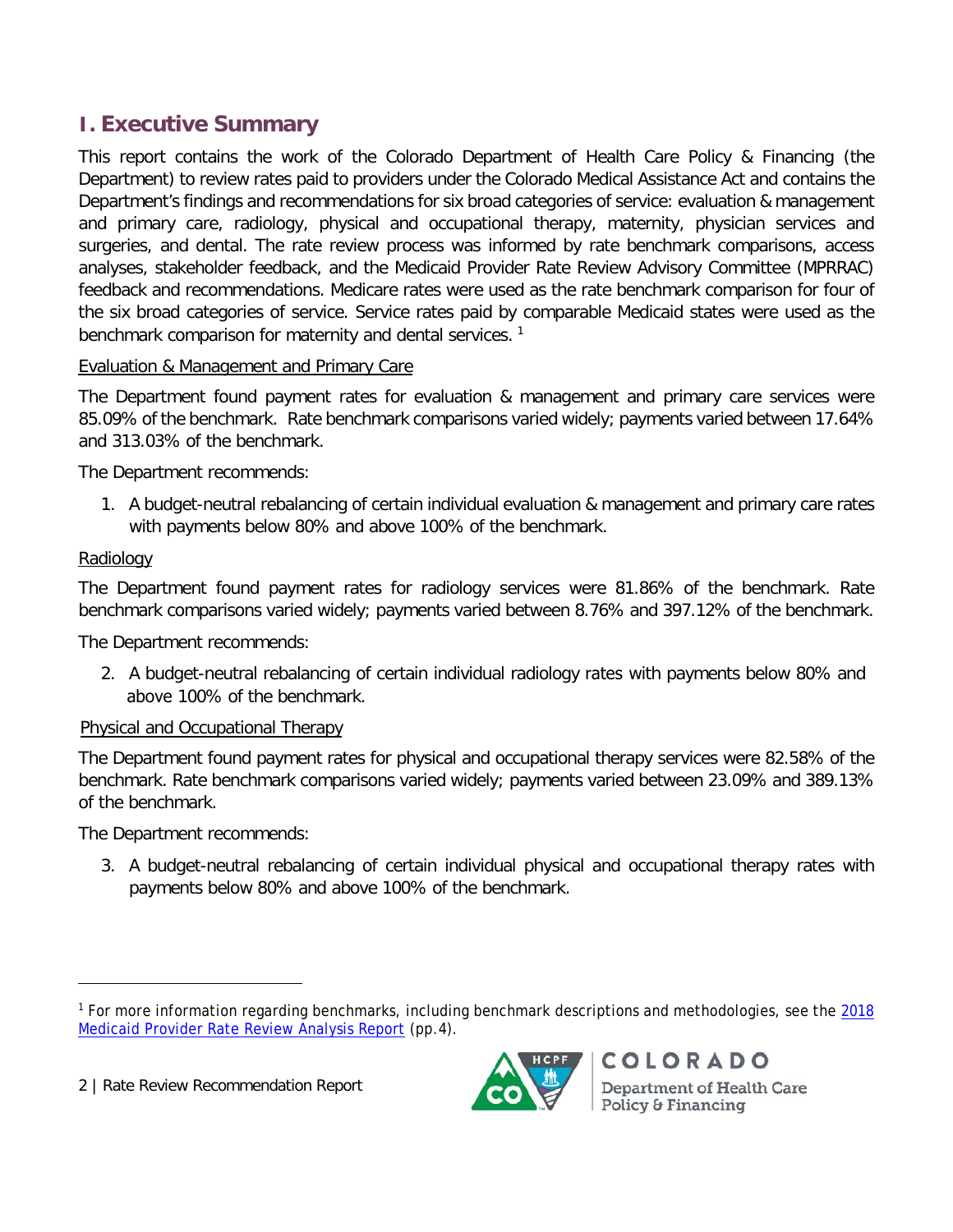#### Maternity

Access analyses in certain areas of the state were initially inconclusive, however, further analysis suggests access is sufficient. The Department found payment rates for maternity services were 69.49% of the benchmark.

The Department recommends:

4. An increase to maternity service rates, not to exceed 80% of the benchmark.

#### Physician Services and Surgeries

The Department found Medicare and most other state Medicaid agencies pay providers differently depending on the place of service; Colorado Medicaid does not. Access analyses in certain areas of the state were inconclusive. The Department found payment rates for physician services and surgeries were 66.96% and 68.11% of the benchmark, respectively. Rate benchmark comparisons varied widely. For example, physician service payments varied between 3.05% and 458.44% of the benchmark.

The Department recommends:

- 5. A payment methodology for physician services and surgeries that differentiates rates based on place of service.
- 6. For the regions where the Department's access analysis was inconclusive, the Department will continue access analysis and utilization monitoring.
- 7. A budget-neutral rebalancing of certain individual physician service and surgery rates with payments below 80% and above 100% of the benchmark.

#### Dental

The Department found payment rates for dental services ranged from 98.07% to 153.45% of the benchmarks.

The Department recommends:

8. An increase to certain preventive dental service rates.

# **II. Introduction**

# **Background**

In 2015, the General Assembly adopted Senate Bill 15-228 "Medicaid Provider Rate Review", which created a process for the periodic review of provider rates under the Colorado Medical Assistance Act. In accordance with section 25.5-4-401.5, C.R.S., the Department established a rate review process that involves four components:

• assess and, if needed, revise a five-year schedule of rates under review;<sup>[2](#page-6-0)</sup>



<span id="page-6-0"></span><sup>&</sup>lt;sup>2</sup> The Department received approval from the Joint Budget Committee to exclude certain rates from the rate review process. Rates were generally excluded when: rates are based on costs; there is an established process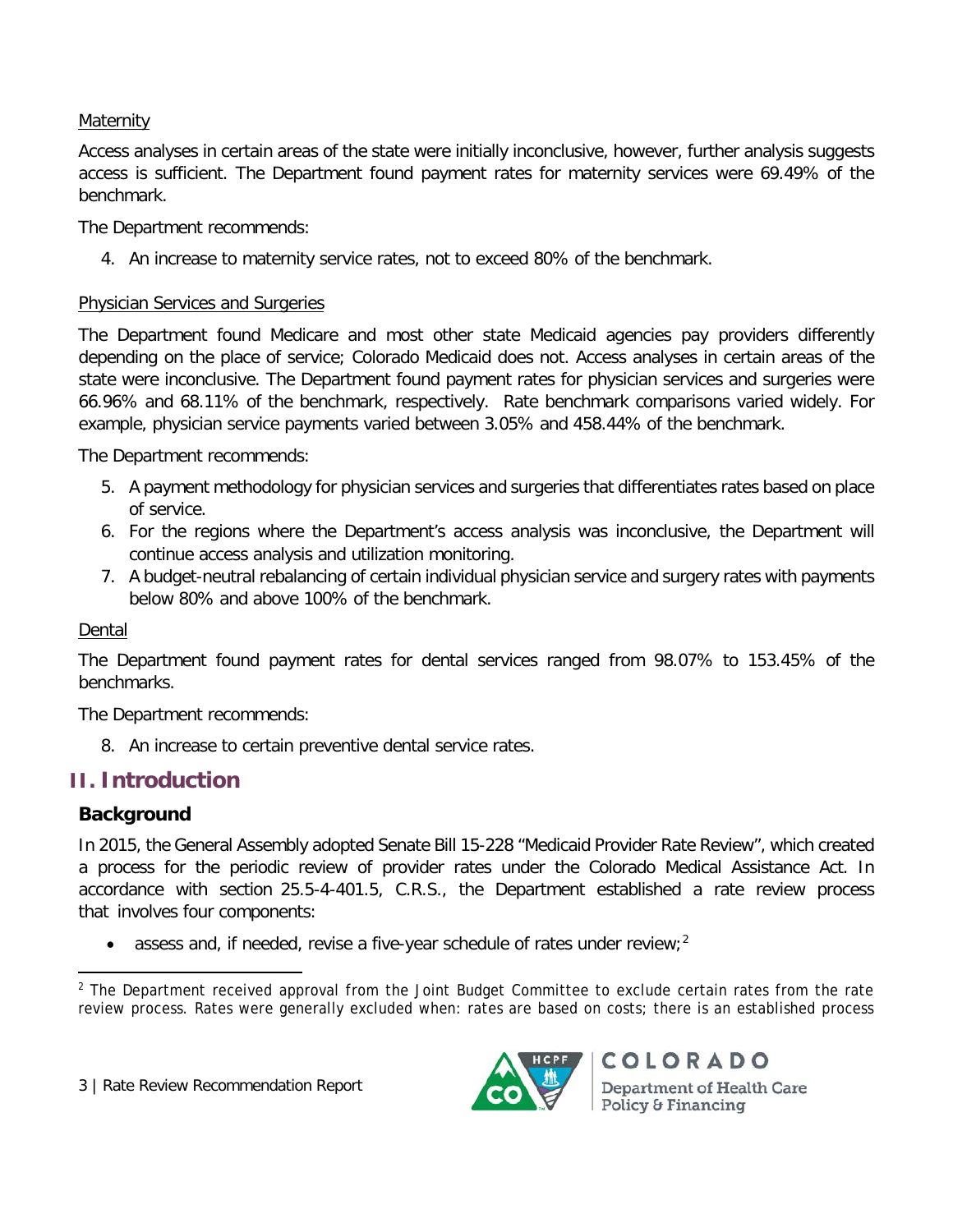- conduct analyses of service, utilization, access, quality, and rate comparisons to an appropriate benchmark for services under review and present the findings in a report published the first of every May;
- develop strategies for responding to the analysis results; and
- provide recommendations on all rates reviewed and present in a report published the first of every November.

In accordance with the statute, the Department also established the MPRRAC, which assists the Department in the review of provider rate reimbursements.

| Services under review this year, year three of the five-year rate review process, include: |
|--------------------------------------------------------------------------------------------|
|--------------------------------------------------------------------------------------------|

| <b>Category of Service</b>                  | <b>Sub-Category of Service</b>                                                                                                                                                                                                                                     |
|---------------------------------------------|--------------------------------------------------------------------------------------------------------------------------------------------------------------------------------------------------------------------------------------------------------------------|
| Evaluation & management<br>and primary care | Evaluation & management services (procedure codes 99201-99499)<br>Vaccines and immunizations (procedure codes 90281-90749, S0195)                                                                                                                                  |
|                                             | Family planning services (procedure codes billed with the family planning<br>$\bullet$<br>modifier; see the <b>Family Planning Services Rate Schedule</b> for a list of<br>applicable procedure codes)<br>Alternative Payment Methodology (APM) codes <sup>3</sup> |
| Radiology                                   | Radiology services (procedure codes 70010-79999, S8032, and G0297)<br>$\bullet$                                                                                                                                                                                    |
| Physical and occupational<br>therapy        | Physical and occupational therapy services (procedure codes 97001-97799)                                                                                                                                                                                           |
| Maternity                                   | Maternity services (procedure codes 59000-59899 and H1005)<br>$\bullet$                                                                                                                                                                                            |
| Physician services <sup>4</sup>             | Allergy services (procedure codes 95004-95199)                                                                                                                                                                                                                     |
|                                             | Neurology services (procedure codes 95812-96020)<br>٠                                                                                                                                                                                                              |
|                                             | Infusion and similar products (procedure codes 96372-96571)<br>$\bullet$                                                                                                                                                                                           |
|                                             | Sleep studies (procedure codes 95782-95811)                                                                                                                                                                                                                        |
|                                             | Miscellaneous services (procedure codes 97802-99199 and 95250-95251)                                                                                                                                                                                               |
|                                             | Skin procedures (procedure codes 96900-96999)                                                                                                                                                                                                                      |
|                                             | Genetic counseling (procedure codes 96040 and S0265)                                                                                                                                                                                                               |
| Surgeries <sup>5</sup>                      | Genital system surgeries (procedure codes 54000-58999)                                                                                                                                                                                                             |
|                                             | Nervous system surgeries (procedure codes 61000-64999)                                                                                                                                                                                                             |
|                                             | Urinary system surgeries (procedure codes 50010-53899)<br>$\bullet$                                                                                                                                                                                                |
|                                             | Endocrine system surgeries (procedure codes 60000-60699)<br>$\bullet$                                                                                                                                                                                              |
| Dental                                      | Dental services (procedure codes D0120-D9996)<br>$\bullet$                                                                                                                                                                                                         |

delineated in statute or regulation for rate updates; rates are a part of a managed care plan; or payments are<br>unrelated to a specific service rate. For more information see the Medicaid Provider Rate Review Schedule.

<span id="page-7-1"></span><span id="page-7-0"></span><sup>3</sup> For more information, see the Department's [Primary Care Payment Reform website.](https://www.colorado.gov/pacific/hcpf/primary-care-payment-reform-3)<br><sup>4</sup> Remaining physician services were examined in year two of the rate review process. For more information, see the [2017 Medicaid Provider Rate Review Analysis Report](https://www.colorado.gov/pacific/sites/default/files/2017%20Medicaid%20Provider%20Rate%20Review%20Analysis%20Report%20-%20Physician%20Services%2C%20Surgery%2C%20and%20Anesthesia.pdf) (pp.15-58) and the [2017 Medicaid Provider Rate Review](https://www.colorado.gov/pacific/sites/default/files/2017%20Medicaid%20Provider%20Rate%20Review%20Recommendation%20Report%20November%202017.pdf)  [Recommendation Report](https://www.colorado.gov/pacific/sites/default/files/2017%20Medicaid%20Provider%20Rate%20Review%20Recommendation%20Report%20November%202017.pdf) (pp.5-7).

<span id="page-7-2"></span><sup>5</sup> Remaining surgeries were examined in year two of the rate review process. For more information, see the 2017 [Medicaid Provider Rate Review Analysis Report](https://www.colorado.gov/pacific/sites/default/files/2017%20Medicaid%20Provider%20Rate%20Review%20Analysis%20Report%20-%20Physician%20Services%2C%20Surgery%2C%20and%20Anesthesia.pdf) (pp.58-101) and the 2017 Medicaid Provider Rate Review [Recommendation Report](https://www.colorado.gov/pacific/sites/default/files/2017%20Medicaid%20Provider%20Rate%20Review%20Recommendation%20Report%20November%202017.pdf) (pp.5-8).

4 | Rate Review Recommendation Report

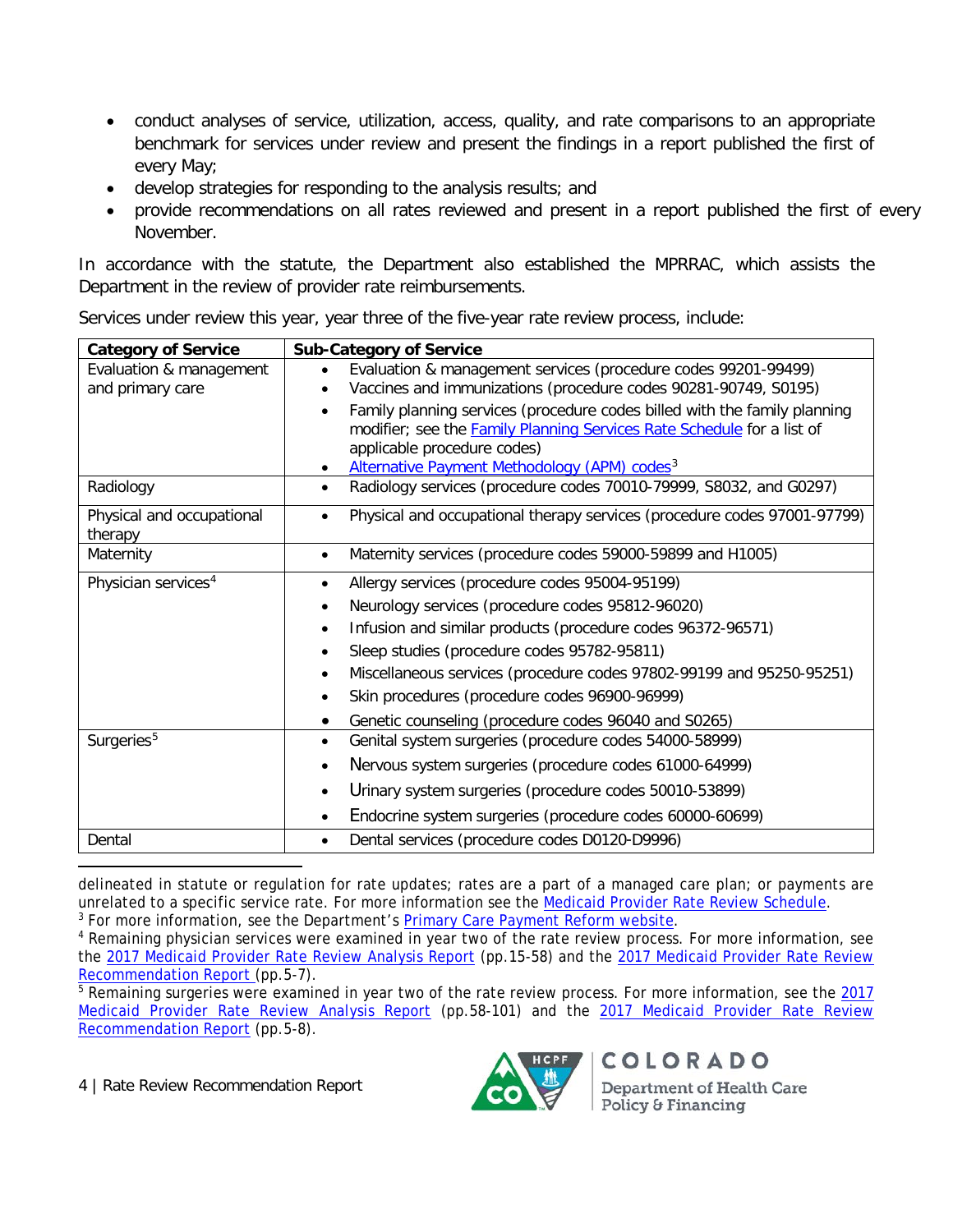On May 1, 2018, the Department published the [2018 Medicaid](https://www.colorado.gov/pacific/sites/default/files/2018%20Medicaid%20Provider%20Rate%20Review%20Analysis%20Report.pdf) Provider Rate Review Analysis Report.

This document serves as the second report in the annual rate review process. It briefly summarizes what was learned through the rate review process, the Department's recommendations for services reviewed in year three, and considerations taken in developing recommendations. The Department's recommendations were informed by the 2018 Analysis Report and MPRRAC and stakeholder feedback, and were developed after working with the Office of State Planning and Budgeting to determine priorities and achievable goals within the statewide budget. This report is intended to be used by the Joint Budget Committee for consideration in formulating the budget for the State Department.

#### **MPRRAC Guiding Principles**

Committee members and the Department share the goal of using the rate review process to critically analyze rates, client access, provider retention, and develop appropriate recommendations. During year one of the rate review process, the MPRRAC identified a series of overarching guiding principles to guide their evaluation of Department-presented information and their development of recommendations. Those guiding principles were used again during year three:

- "Don't reinvent the wheel"; if an appropriate rate benchmark or rate setting methodology exists, try to use it.
- Support rates and methodologies that encourage care to be delivered in the least restrictive and least costly environment.
- Develop methodologies to account for the differences in delivering services in geographically different settings, especially rural settings.
- Rates and methodologies should attempt to cover the direct costs of goods and supplies for providers.

The MPRRAC also made two over-arching recommendations this year that apply to all the committee's recommendations for services under review in year three:

- The optimal goal for service payments is parity with Medicare or other appropriate benchmarks based on the services being provided; however, the following recommendations recognize that goal may not be achievable in the short term.
- Any changes in payment rates should take into account policy-specific rates carve-outs for codes that are paid at higher than benchmark rates.

#### **Format of Report**

This report is separated into six sections: evaluation & management and primary care, radiology, physical and occupational therapy, maternity, physician services and surgeries, and dental services. Each section contains:

- Summary of Findings a summary of the Department's findings through the rate review process, which includes rate comparison and access analyses.
- Department Recommendations
- 5 | Rate Review Recommendation Report

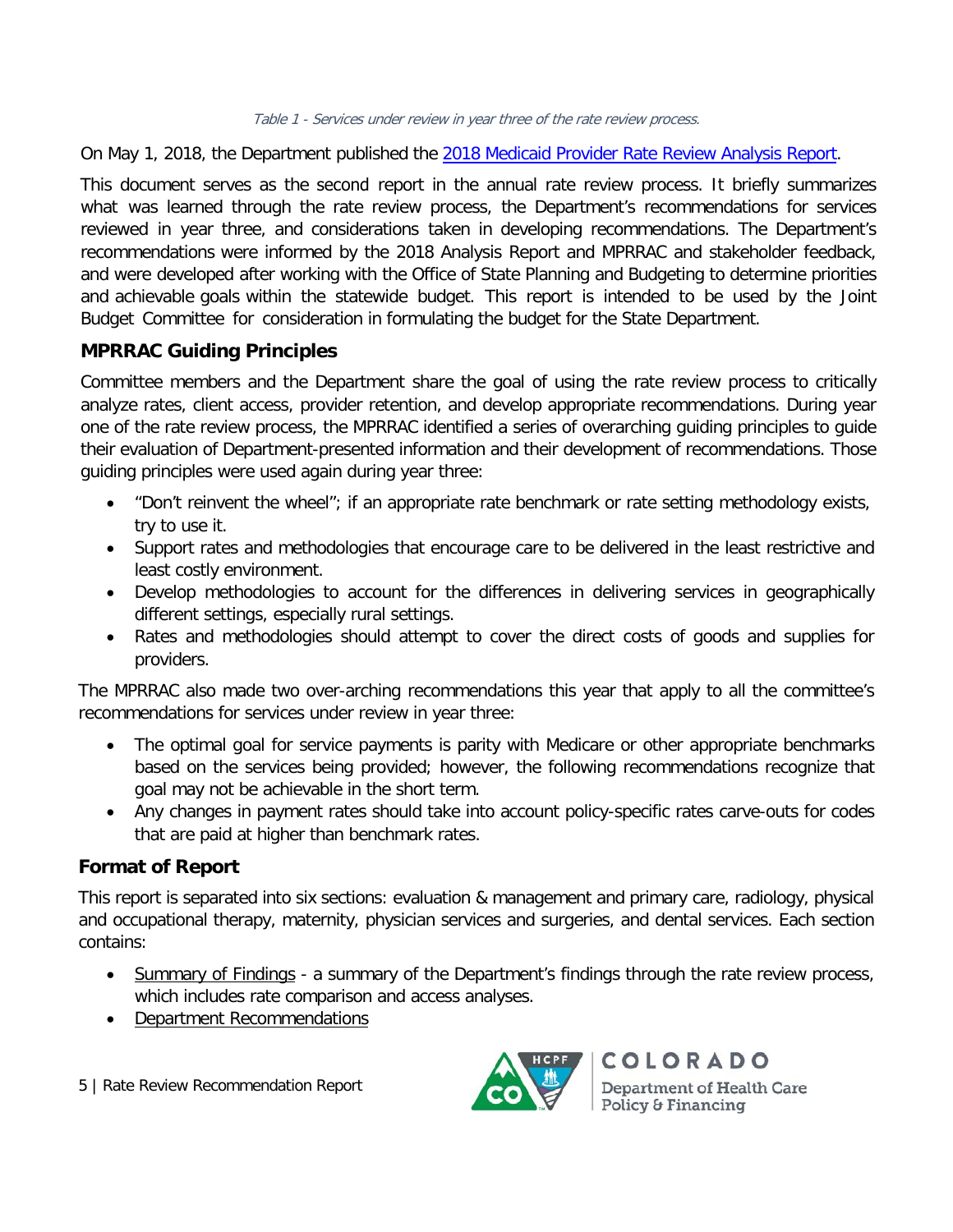• Considerations – a summary of the Department's considerations, which includes information and data that informed the development of the Department's recommendations. The Department notes where it aligns with MPRRAC recommendations and offers explanations where it does not.<sup>6</sup>

# **III. Year Three Recommendations**

# **Evaluation & Management and Primary Care**

## Summary of Findings

The results of the [2018 Medicaid Provider Rate Review Analysis Report](https://www.colorado.gov/pacific/sites/default/files/2018%20Medicaid%20Provider%20Rate%20Review%20Analysis%20Report.pdf) revealed that the Department's payments for evaluation & management and primary care services were 85.09% of the benchmark. The results also revealed that rate benchmark comparisons varied widely by individual service. For example, while one service payment was 17.64% of the benchmark, another service payment was 313.03% of the benchmark.<sup>[7](#page-9-1)</sup> Analyses suggest that evaluation & management and primary care payments were sufficient to allow for client access and provider retention.<sup>[8](#page-9-2)</sup>

## Department Recommendations

1. The Department will evaluate individual services that were identified to be below 80% and above 100% of the benchmark to identify services that would benefit from an immediate rate change.

This recommendation aligns with the Governor's November 1, 2018 executive budget request R-13, "Provider Rate Adjustments".

## Considerations

This recommendation will allow the Department to adjust rates so that the deviation from the benchmark, and the methodology used to set said rates, is reasonably consistent across services, bringing greater alignment to evaluation & management and primary care services without compromising access. It is informed by findings of the [2018 Medicaid Provider Rate Review Analysis Report](https://www.colorado.gov/pacific/sites/default/files/2018%20Medicaid%20Provider%20Rate%20Review%20Analysis%20Report.pdf) and Department subject matter expert research.

After evaluating individual services with payments below 80% and above 100% of the benchmark, the Department may make budget-neutral rebalancing adjustments, within the Department's existing



<span id="page-9-0"></span><sup>6</sup> For the full list of MPRRAC recommendations, see Appendix A – MPRRAC Recommendations.

<span id="page-9-1"></span><sup>&</sup>lt;sup>7</sup> Information regarding variations in rate benchmark comparisons is contained in the 2018 Medicaid Provider Rate [Review Analysis Report;](https://www.colorado.gov/pacific/sites/default/files/2018%20Medicaid%20Provider%20Rate%20Review%20Analysis%20Report.pdf) visual representations of variations in rate benchmark comparisons are contained in [Appendix F](https://www.colorado.gov/pacific/sites/default/files/5.%20Appendix%20F%20-%20Rate%20Ratio%20Scatterplots%20July%2013%202018.pdf) of the report.

<span id="page-9-2"></span><sup>&</sup>lt;sup>8</sup> A comprehensive access and quality review of all primary care services is scheduled for submission to the Centers for Medicare & Medicaid Services in October of 2019 as part of the Colorado Access Monitoring Review Plan. As part of this report, the Department plans to continue access analysis and utilization monitoring for evaluation & management and primary care services. For example, as indicated in the [2018 Medicaid Provider Rate Review](https://www.colorado.gov/pacific/sites/default/files/2018%20Medicaid%20Provider%20Rate%20Review%20Analysis%20Report.pdf)  [Analysis Report](https://www.colorado.gov/pacific/sites/default/files/2018%20Medicaid%20Provider%20Rate%20Review%20Analysis%20Report.pdf) (pp. 11-12), the Department plans to review regional data from the 2017 Colorado Health Access Survey, and the Colorado Health Institute's Access to Care Indices, including the forthcoming Medicaid Access to Care Index, to understand: the client experience; regional variation in potential access pathways to care, and realized access; and how those results may vary based on insurance type.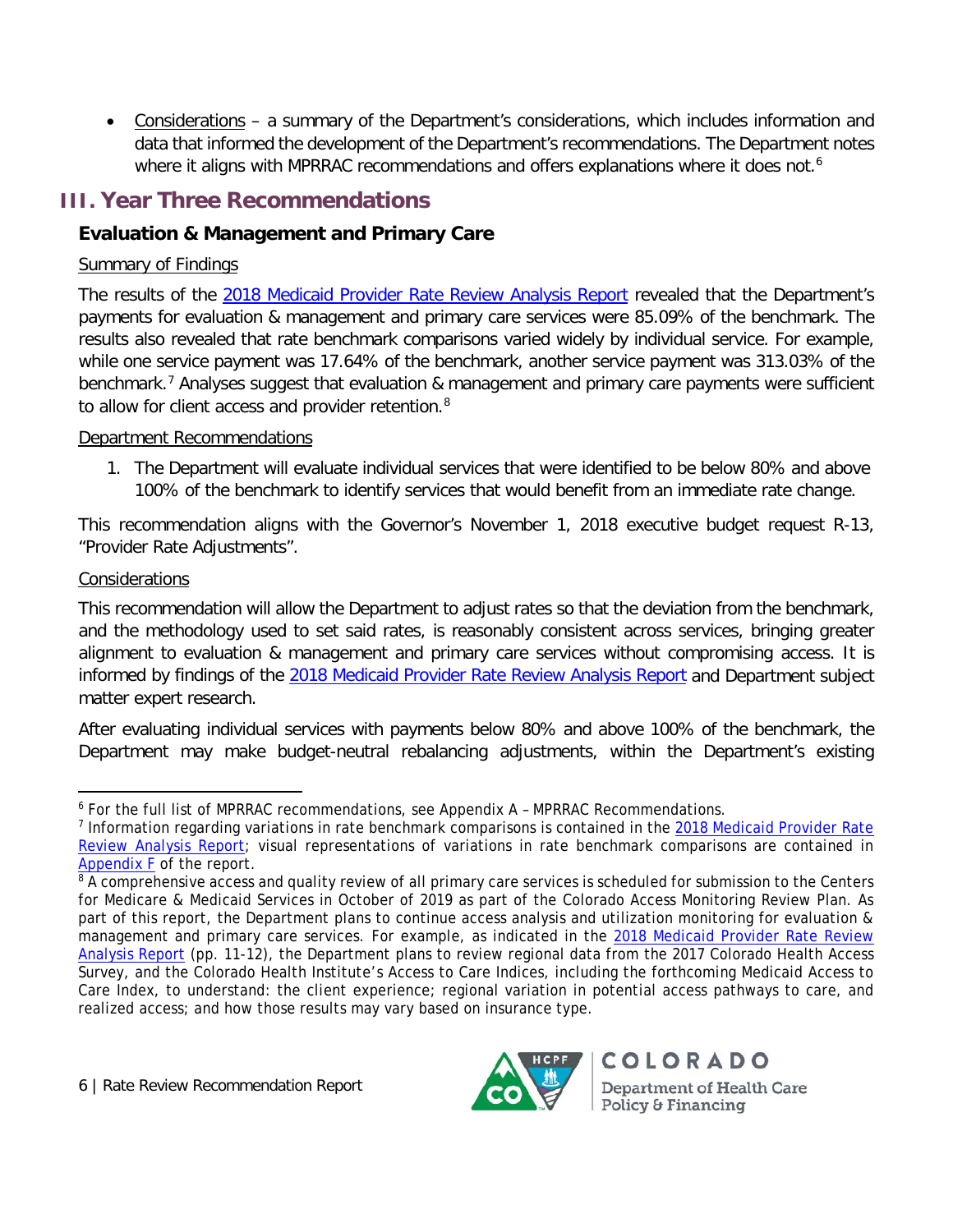authority. The Department can also make this list of services available for consideration, should additional funds be needed to increase those rates below 80% of the benchmark.

Regarding evaluation & management and primary care services, the MPRRAC recommended:

The Department should conduct a budget-neutral rebalancing of rates below 85% and above 100% of the benchmark.

Committee members stated in 2017, and reiterated this year, that such recommendations to rebalance, in a budget-neutral manner, rates that are a certain percentage below and above the benchmark may not, initially, impact client access. They noted, however, that such recommendations are intended to bring logic to rates.<sup>[9](#page-10-0)</sup> Committee members also stated that because the committee recommends the optimal goal for service payments be parity with Medicare or other appropriate benchmarks, and because overall payments for evaluation & management and primary care services were at 85.09% of the benchmark, the Department should look to rebalance rates below 85% (rather than 80%, as recommended elsewhere) of the benchmark.

The Department agrees that the deviation from the benchmark, and the methodology used to set said rates, should be reasonably consistent across services. For consistency across similar recommendations for other service groupings, the Department recommends a budget-neutral rebalancing of certain individual evaluation & management and primary care rates with payments below 80% (rather than 85%) and above 100% of the benchmark. The Department does not recommend rebalancing all rates below 80% and above 100% of the benchmark because additional analysis would be needed to ensure rebalancing would not disproportionately, and adversely, impact individual providers in a manner that may affect client access and provider retention; and, as noted in the MPRRAC's general recommendation for year three services above, the Department may choose to incentivize the provision of certain services based on policy-specific considerations.

For example, the Department notes that this service grouping includes Alternative Payment Methodology (APM) codes.<sup>[10](#page-10-1)</sup> As part of the Department's efforts to shift providers from volume to value, the Department, along with stakeholders, created the APM to make differential fee-for-service payments based on provider's performance. This payment model aims to give providers greater flexibility in care provided, reward performance, and maintain transparency and accountability in payments made.

# **Radiology**

# Summary of Findings

The results of the [2018 Medicaid Provider Rate Review Analysis Report](https://www.colorado.gov/pacific/sites/default/files/2018%20Medicaid%20Provider%20Rate%20Review%20Analysis%20Report.pdf) revealed that the Department's payments for radiology services were 81.86% of the benchmark. The results also revealed that rate

7 | Rate Review Recommendation Report



<span id="page-10-0"></span><sup>&</sup>lt;sup>9</sup> Committee members also posited that logical reimbursement may indirectly allow for providers to accept more Medicaid clients and that such a move would reduce perverse incentives for medical providers to provide certain services over others (see [July 21, 2017 MPRRAC Meeting Minutes\)](https://www.colorado.gov/pacific/sites/default/files/MPRRAC%20Meeting%20Minutes%20July%202017.pdf).

<span id="page-10-1"></span><sup>&</sup>lt;sup>10</sup> The Affordable Care Act provided federal funding, known as the 1202 bump, for a temporary increase in primary care rates beginning in 2013. When federal funding expired on December 31, 2014, the Colorado General Assembly chose to continue the 1202 bump with State General Fund dollars. The APM is a transformation of the 1202 bump.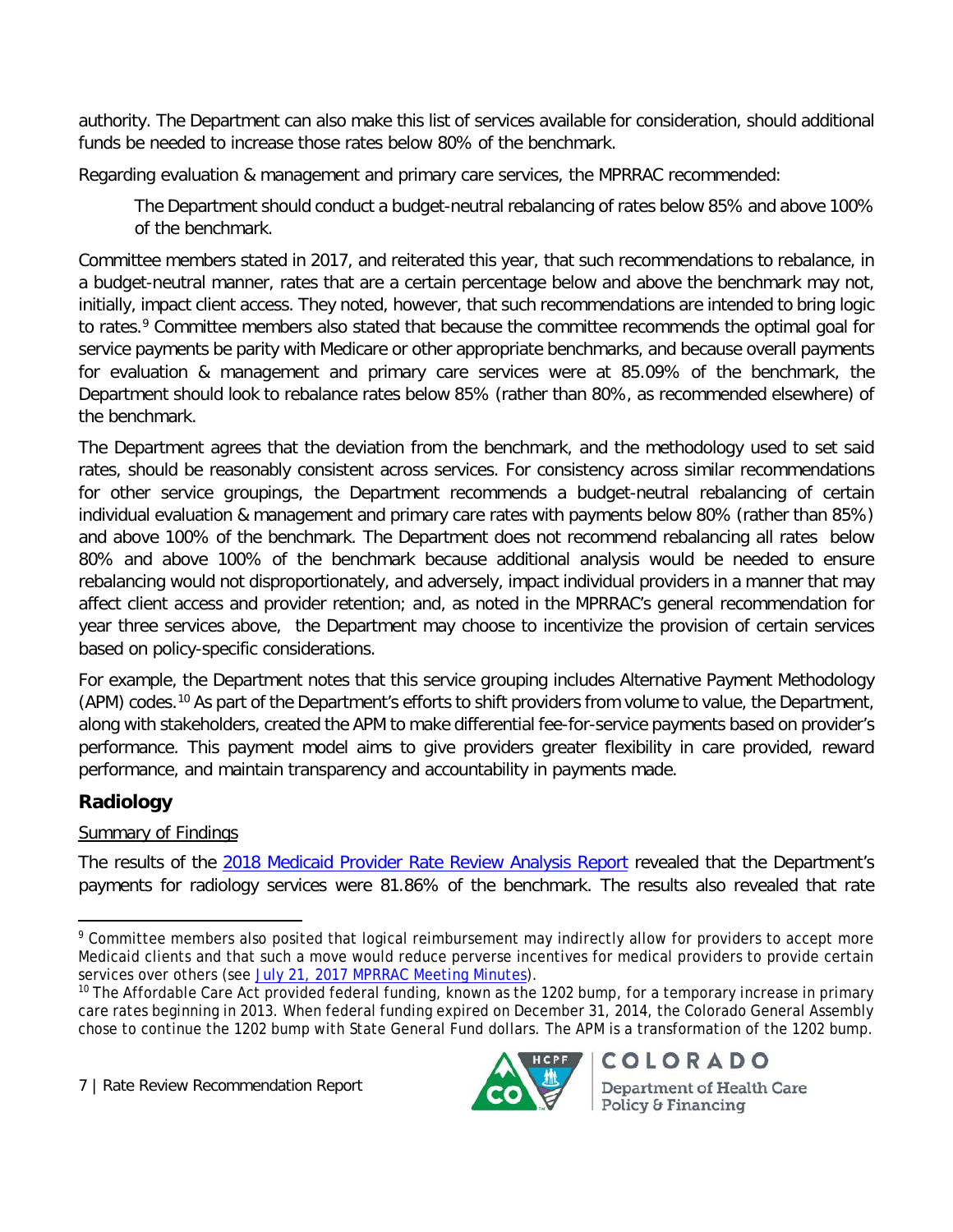benchmark comparisons varied widely by individual service. For example, while one service payment was 8.76% of the benchmark, another service payment was 397.12% of the benchmark. Analyses suggest that radiology service payments were sufficient to allow for client access and provider retention.

#### Department Recommendations

2. The Department will evaluate individual services that were identified to be below 80% and above 100% of the benchmark to identify services that would benefit from an immediate rate change.

This recommendation aligns with the Governor's November 1, 2018 executive budget request R-13, "Provider Rate Adjustments".

#### Considerations

This recommendation will allow the Department to adjust rates so that the deviation from the benchmark, and the methodology used to set said rates, is reasonably consistent across services, bringing greater alignment to radiology services without compromising access. It is informed by findings of the [2018](https://www.colorado.gov/pacific/sites/default/files/2018%20Medicaid%20Provider%20Rate%20Review%20Analysis%20Report.pdf)  [Medicaid Provider Rate Review Analysis Report](https://www.colorado.gov/pacific/sites/default/files/2018%20Medicaid%20Provider%20Rate%20Review%20Analysis%20Report.pdf) and Department subject matter expert research.

After evaluating individual services with payments below 80% and above 100% of the benchmark, the Department may make budget-neutral rebalancing adjustments, within the Department's existing authority. The Department can also make this list of services available for consideration, should additional funds be needed to increase those rates below 80% of the benchmark.

Regarding radiology services, the MPRRAC recommended:

The Department should conduct a budget-neutral rebalancing of rates below 80% and above 100% of the benchmark.

The Department agrees that the deviation from the benchmark, and the methodology used to set said rates, should be reasonably consistent across services. The Department does not recommend rebalancing all rates below 80% and above 100% of the benchmark for the same reasons articulated within the evaluation & management and primary care services section above.

# **Physical and Occupational Therapy**

#### Summary of Findings

The results of the [2018 Medicaid Provider Rate Review Analysis Report](https://www.colorado.gov/pacific/sites/default/files/2018%20Medicaid%20Provider%20Rate%20Review%20Analysis%20Report.pdf) revealed that the Department's payments for physical and occupational therapy services were 82.58% of the benchmark. The results also revealed that rate benchmark comparisons varied widely by individual service. For example, while one service payment was 23.09% of the benchmark, another service payment was 389.13% of the benchmark. Analyses suggest that physical and occupational therapy service payments were sufficient to allow for client access and provider retention.

The Department received written and verbal stakeholder comment regarding potential barriers to accessing certain services, which were incorporated into the [2018 Medicaid Provider Rate](https://www.colorado.gov/pacific/sites/default/files/2018%20Medicaid%20Provider%20Rate%20Review%20Analysis%20Report.pdf) Review Analysis

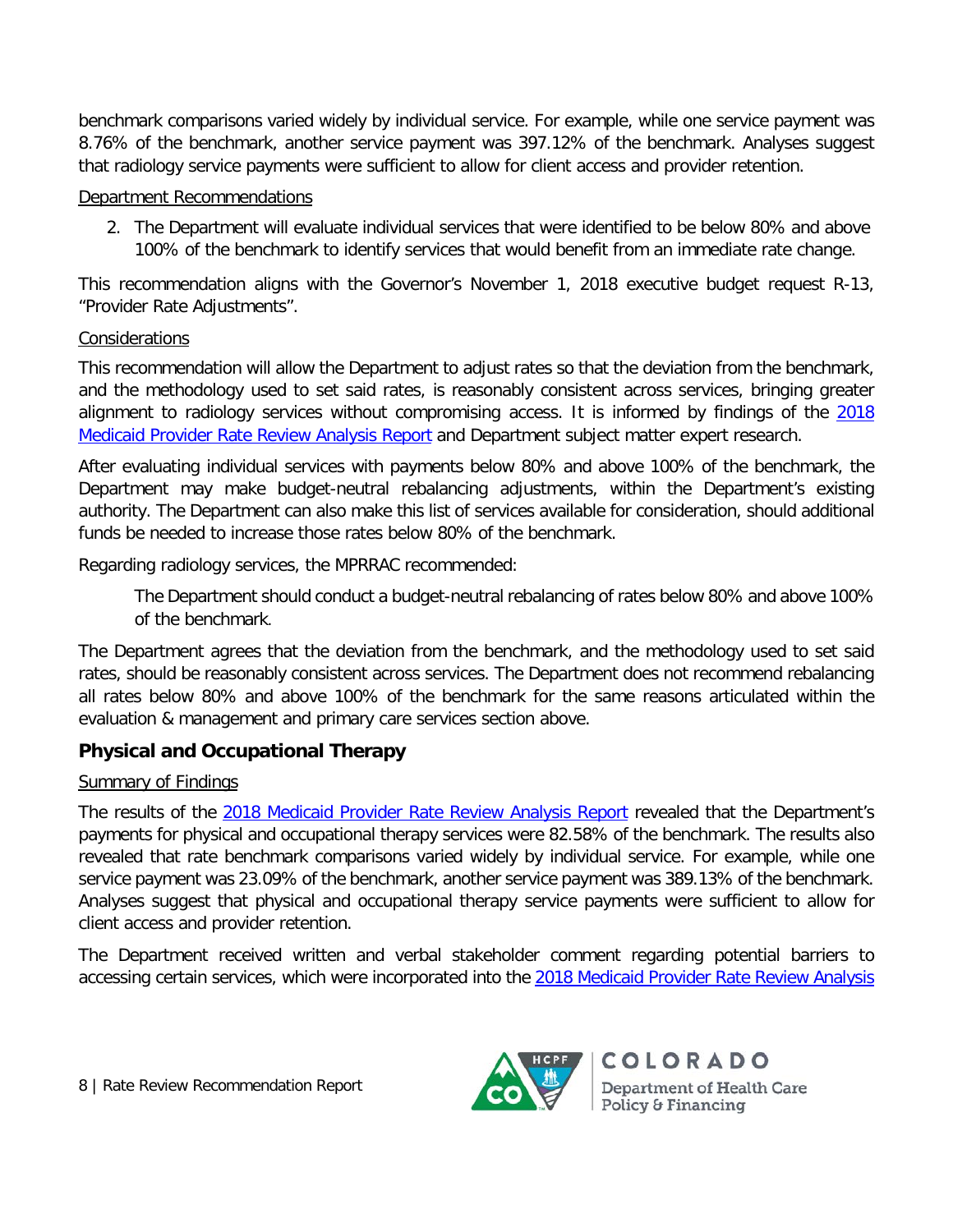[Report.](https://www.colorado.gov/pacific/sites/default/files/2018%20Medicaid%20Provider%20Rate%20Review%20Analysis%20Report.pdf)<sup>[11](#page-12-0)</sup> Most commonly, stakeholders expressed concern regarding evaluation service code 97001, which was recently deconsolidated by the Centers for Medicare & Medicaid Service (CMS) and the American Medical Association (AMA) into three codes, based on the complexity of the service.<sup>[1](#page-12-1)2</sup> Stakeholder concerns included: that providers were not given notice of the rate change prior to implementation; that the Department should have waited to observe utilization of the three new codes before adjusting rates (as Medicare has done); that guidance on when to bill each of the three new codes is unclear; and, as a result, that the rates the Department recently set for the three new codes were not appropriate. Similarly, stakeholders expressed concern with the rate the Department set for re-evaluation service code 97164, which replaced service code 97002, and further defines the complexity of the service.<sup>[13](#page-12-2)</sup>

#### Department Recommendations

3. The Department will evaluate individual services that were identified to be below 80% and above 100% of the benchmark to identify services that would benefit from an immediate rate change.

This recommendation aligns with the Governor's November 1, 2018 executive budget request R-13, "Provider Rate Adjustments".

#### Considerations

This recommendation will allow the Department to adjust rates so that the deviation from the benchmark, and the methodology used to set said rates, is reasonably consistent across services, bringing greater alignment to physical and occupational therapy services without compromising access. It is informed by findings of the [2018 Medicaid Provider Rate Review Analysis Report](https://www.colorado.gov/pacific/sites/default/files/2018%20Medicaid%20Provider%20Rate%20Review%20Analysis%20Report.pdf) and Department subject matter expert research.

After completing examinations of individual services with payments below 80% and above 100% of the benchmark, the Department may make budget-neutral rebalancing adjustments, within the Department's existing authority. The Department can also make this list of services available for consideration, should additional funds be needed to increase those rates below 80% of the benchmark.

Regarding physical and occupational therapy services, the MPRRAC recommended:

9 | Rate Review Recommendation Report



<span id="page-12-0"></span><sup>&</sup>lt;sup>11</sup> During the [May 18,](https://www.colorado.gov/pacific/sites/default/files/Medicaid%20Provider%20Rate%20Review%20Committee%20Meeting%20Minutes%20May,%202018.pdf) [July 20,](https://www.colorado.gov/pacific/sites/default/files/Medicaid%20Provider%20Rate%20Review%20Advisory%20Committee%20Minutes%20July%2020,%202018%20.pdf) and [September 21,](https://www.colorado.gov/pacific/sites/default/files/Medicaid%20Provider%20Rate%20Review%20Advisory%20Committee%20Minutes%20September%2021,%202018.pdf) 2018 MPRRAC meetings, the Department received additional feedback from the same stakeholders regarding reimbursement for codes 97161, 97162, 97163 and 97164. Stakeholder feedback and committee member discussion is captured within the meeting minutes located on the [Medicaid Provider Rate Review Advisory Committee website.](https://www.colorado.gov/pacific/hcpf/medicaid-provider-rate-review-advisory-committee)<br><sup>12</sup> The Department's description of the three new codes within Table 8 on p.17 of the 2018 Medicaid Provider

<span id="page-12-1"></span>[Rate Review Analysis Report](https://www.colorado.gov/pacific/sites/default/files/2018%20Medicaid%20Provider%20Rate%20Review%20Analysis%20Report.pdf) is misleading; the table includes the typical length of time of the associated evaluation. The Current Procedural Terminology (CPT) coding definitions talk about both complexity and time; time is included as a secondary factor. If the two don't align, it is up to the provider to select the appropriate code and to include sufficient information in the medical record to support billing.

<span id="page-12-2"></span><sup>&</sup>lt;sup>13</sup> At the request of the MPRRAC, the Department created a Physical Therapy Evaluation Code Deconsolidation [handout](https://www.colorado.gov/pacific/sites/default/files/4.%20Handout%20-%20Physical%20Therapy%20Evaluation%20Code%20Deconsolidation%20-%20Additional%20Information%20July%2013%202018.pdf) for the July 20, 2018 MPRRAC meeting, which included further utilization information for the three codes in question.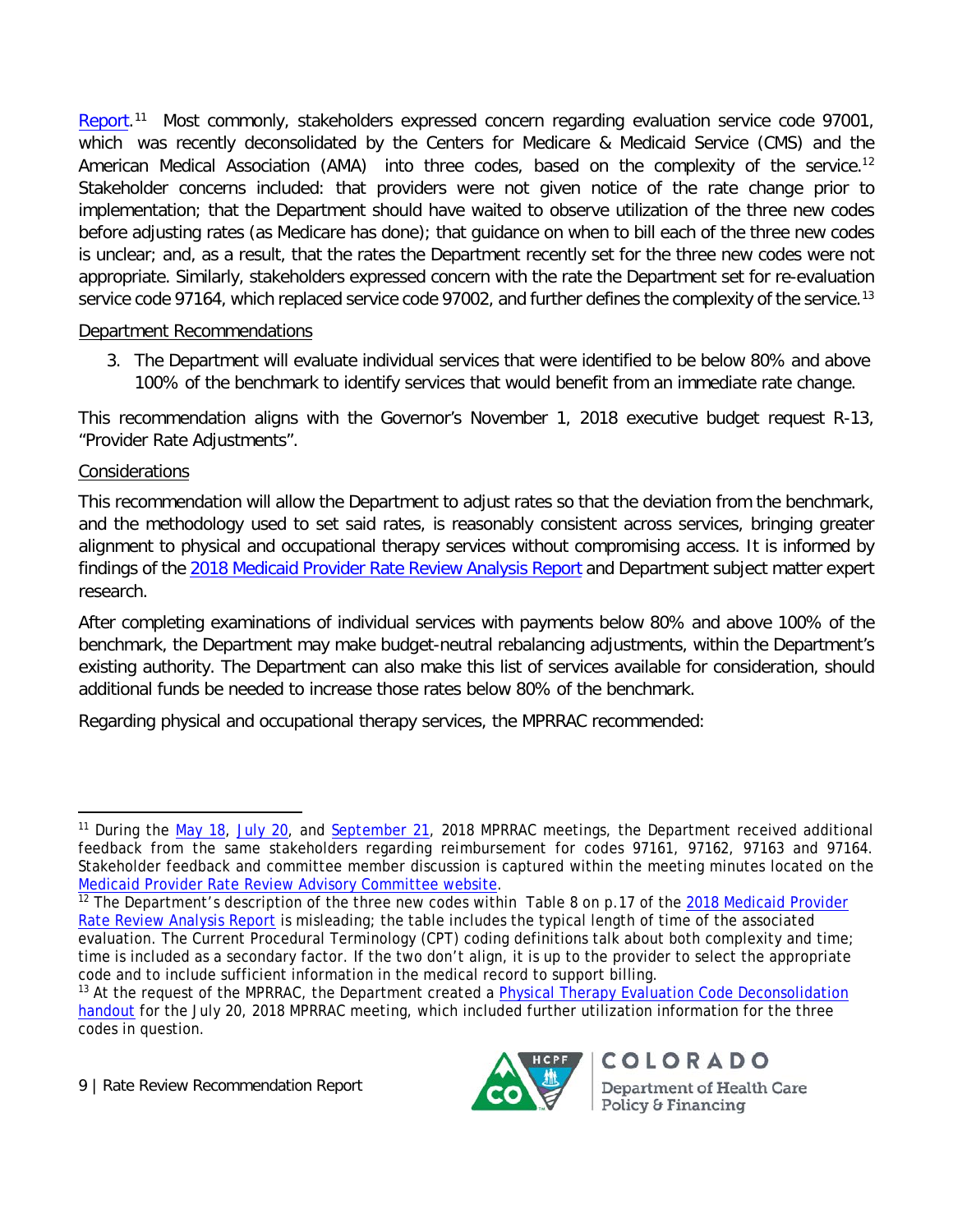- 1. The Department should conduct a budget-neutral rebalancing of rates below 80% and above 100% of the benchmark.
- 2. For the deconsolidated physical therapy evaluation code (formerly 97001, currently 97161, 97162, and 97163), the Department should adjust the rates for each, such that the aggregate of the three new codes is reimbursed similarly to code 97001 in FY 2016-17.

For example, consider reimbursing 97161 at the current rate, increasing 97162 reimbursement to the 97001 rate in FY 2016-17, and increasing the reimbursement for 97163 proportionately.

3. Until clearer national coding guidelines are developed, Colorado Medicaid should adopt clear, timebased definitions for the deconsolidated physical therapy codes.

With respect to the committee's first recommendation above, the Department agrees that the deviation from the benchmark, and the methodology used to set said rates, should be reasonably consistent across services. The Department does not recommend rebalancing all rates below 80% and above 100% of the benchmark for the same reasons articulated within the evaluation & management and primary care services section above.

With respect to the committee's second recommendation above, the Department believes the rate setting process for the deconsolidated code 97001 was robust and produced rates that adequately compensate providers for services rendered after accounting for input factors, including but not limited to: indirect and direct care requirements, facility expense expectations, administrative expense expectations, and capital overhead expense expectations. To the extent that there is confusion within the provider community about when to bill the new codes 97161, 97162, and 97163, and to the extent that such confusion may have led certain providers in 2018 to, for example, bill a high complexity evaluation using a low complexity code, the Department believes the solution is one of education. The Department does not recommend increasing the rates for codes 97162 and 97163, which were set through the above rate setting process.

With respect to the committee's second and third recommendations above, it is not the Department's role to educate providers on correct coding. To the extent that providers are unclear about appropriate coding practices they should consult a billing specialist or their professional association.<sup>[14](#page-13-0)</sup> The Department is prohibited from creating definitions for Current Procedural Terminology (CPT) codes, which are developed, maintained, and copyrighted by the AMA.



<span id="page-13-0"></span><sup>14</sup> The American Physical Therapy Association, for example, which worked with the AMA to develop the three new codes, and which describes these codes as "low-complexity, medium-complexity, and high-complexity", provides several tools and further guidance regarding appropriate billing of these codes on their [website.](http://www.apta.org/EvalCodes/)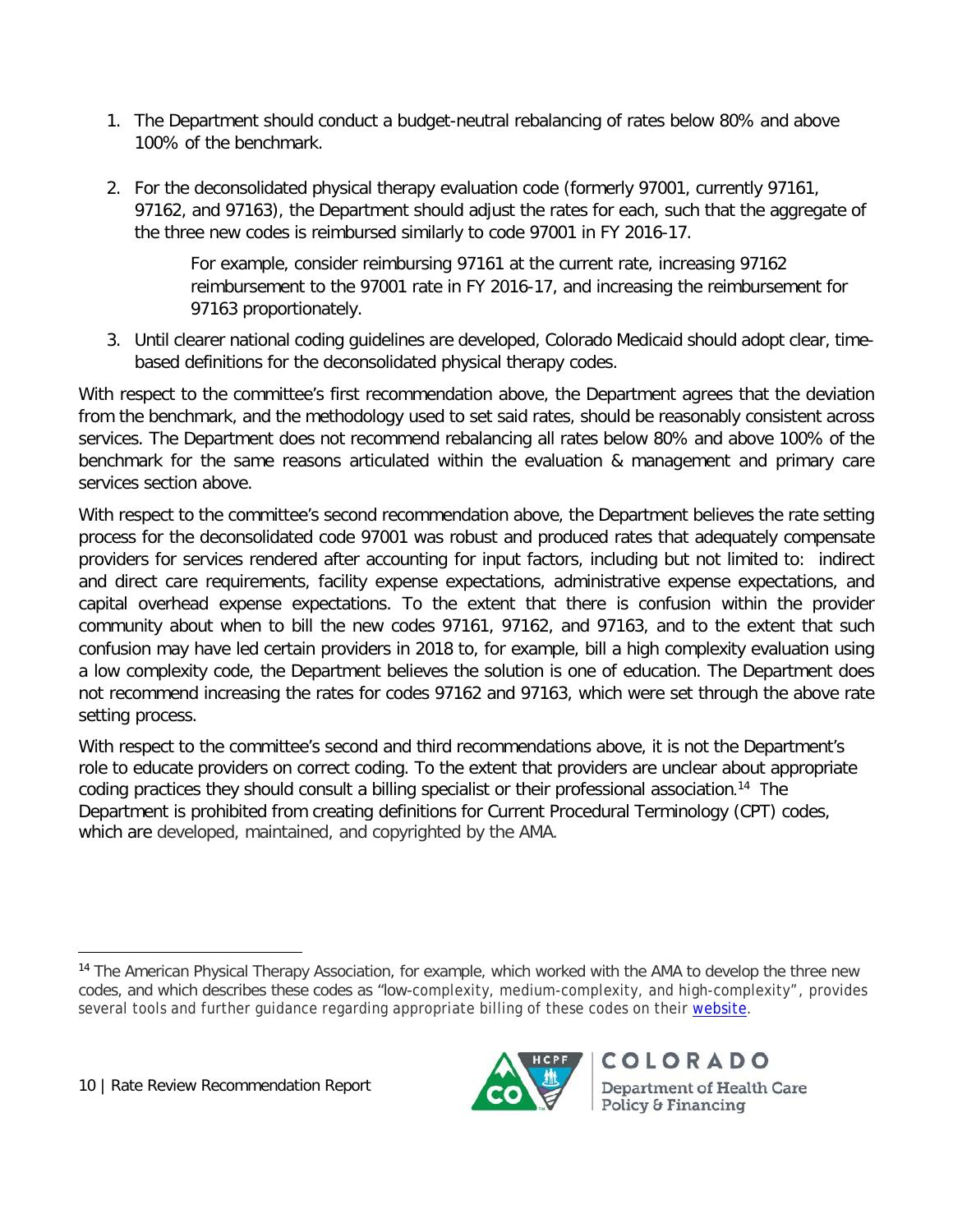# **Maternity**

#### Summary of Findings

The results of the [2018 Medicaid Provider Rate Review Analysis Report](https://www.colorado.gov/pacific/sites/default/files/2018%20Medicaid%20Provider%20Rate%20Review%20Analysis%20Report.pdf) revealed that the Department's payments for maternity services were 69.49% of the benchmark.<sup>[15](#page-14-0)</sup> Individual maternity service rate ratios ranged from 29.73% to 95.68%. Analyses suggest that maternity service payments were sufficient to allow for client access and provider retention.

#### Department Recommendations

4. The Department recommends an increase to maternity service rates, not to exceed 80% of the benchmark.

This recommendation aligns with the Governor's November 1, 2018 executive budget request R-13, "Provider Rate Adjustments"

#### **Considerations**

In 2016, approximately 45% of babies in Colorado were born to mothers enrolled in Colorado Medicaid (including the Child Health Plan Plus program). While initial access analyses in the 2018 Medicaid Provider [Rate Review Analysis Report](https://www.colorado.gov/pacific/sites/default/files/2018%20Medicaid%20Provider%20Rate%20Review%20Analysis%20Report.pdf) were inconclusive for Health Statistics Regions (HSRs) 6 and 9, subsequent analysis indicates Federally Qualified Health Centers (FQHCs) and Rural Health Clinics (RHCs) provide maternity services within these regions at a higher rate than in most other regions; FQHCs and RHCs in HSR 6 provide maternity services at a higher rate than in any other region of the state.<sup>[16](#page-14-1),[17](#page-14-2)</sup> While analyses suggest that payments were sufficient to allow for client access and provider retention, the Department notes that payments for maternity services are below 80-100% of other comparator state Medicaid rates.

The Department recognizes the importance of quality maternity care and supports efforts to reduce the payment gap between current Colorado Medicaid rates and those of other Medicaid states. However, the Department does not propose an increase in excess of 80% of the benchmark. As the largest insurer of pregnant women in the state, the Department believes that the best long-term approach to increasing reimbursement for maternity services is through a quality incentive and value-based payment lens. For



<span id="page-14-0"></span><sup>&</sup>lt;sup>15</sup> Medicare covers certain maternity services for individuals under 65 years old who qualify for Medicare due to disability; however, because the population eligible for Medicare maternity services is considerably different from the population eligible for Colorado Medicaid's maternity services, the Department compared exclusively to other states' Medicaid rates. Those states were: Arizona, Nebraska, Oklahoma, Oregon, and Wyoming.

<span id="page-14-1"></span><sup>&</sup>lt;sup>16</sup> Analysis of FQHC and RHC utilization and rates is excluded from the rate review process, therefor, this trend was not captured in the initial access analysis.

<span id="page-14-2"></span><sup>&</sup>lt;sup>17</sup> A comprehensive access and quality review of all maternity related services is scheduled for submission to the Centers for Medicare & Medicaid Services in October of 2019 as part of the Colorado Access Monitoring Review Plan. As part of this report, the Department plans to continue access analysis and utilization monitoring for maternity services generally and to take specific action to further analyze trends in HSR 9. For example, as indicated in the [2018 Medicaid Provider Rate Review Analysis Report](https://www.colorado.gov/pacific/sites/default/files/2018%20Medicaid%20Provider%20Rate%20Review%20Analysis%20Report.pdf) (pp. 20), the Department plans to examine Colorado Department of Public Health and Environment provider directory data to understand if the number of providers in HSR 9 varies based on insurance type, and to conduct county-specific investigations that may indicate if trends in one county are driving results for the entire region.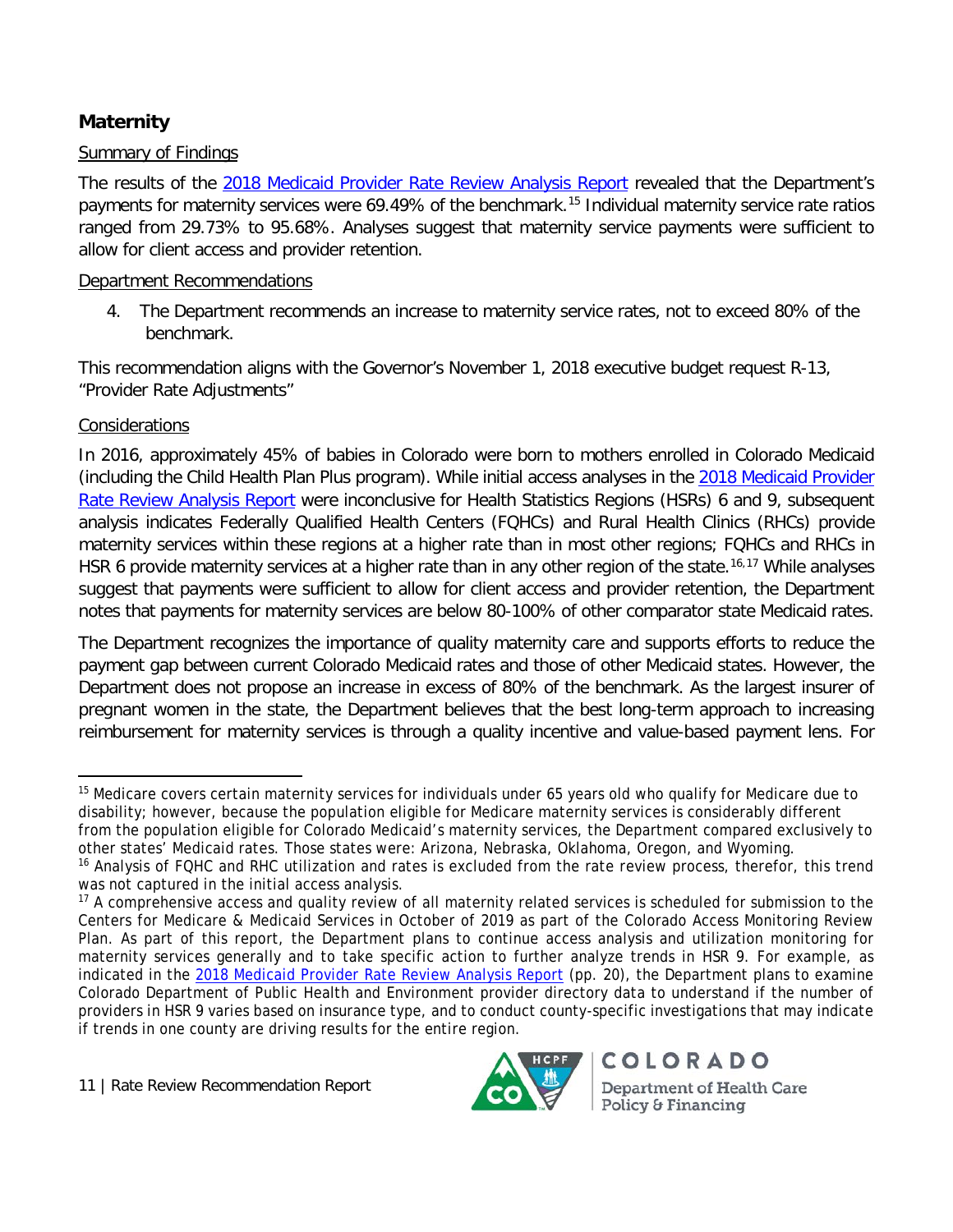example, the Department currently plans to include maternal safety measures within the Hospital Quality Incentive Program. As we move forward in our pursuit to improve service quality through the development of quality incentive and value-based payment programs, the Department commits to further thinking through how best to incorporate maternity services.

Regarding maternity services, the MPRRAC recommended:

The Department should seek funding from the legislature to bring maternity service rates to 90% of the benchmark.

Committee members stated that, while access may appear sufficient, perhaps because Medicaid is the largest payer in the state, rates appear uniformly low when compared to the benchmark and should be increased. They further posited that, because the benchmark in this case is not Medicare but, rather, other Medicaid states' rates, which are often lower than the rates paid by Medicare, rates should be increased to 90% (rather than 80%) of the benchmark.

The Department notes that current Medicare reimbursement rates do not significantly differ from the rates paid by the Medicaid comparator states used to establish the benchmark. Therefore, in addition to the reasoning above, the Department does not recommend increasing rates to 90% of the benchmark.

## **Physician Services and Surgeries**

#### Summary of Findings

The Department reviewed eight sub-categories of physician services and six sub-categories of surgery in year two of the Rate Review process and reviewed the remaining categories of service this year.<sup>[18](#page-15-0)</sup> The results of the [2018 Medicaid Provider Rate Review Analysis Report](https://www.colorado.gov/pacific/sites/default/files/2018%20Medicaid%20Provider%20Rate%20Review%20Analysis%20Report.pdf) revealed that the Department's payments for physician services and surgeries under review this year were 66.96% and 68.11% of the benchmark, respectively.<sup>[19](#page-15-1)</sup> The results also revealed that rate benchmark comparisons varied widely by individual service. For example, while one physician service payment was 3.05% of the benchmark, another was 458.44% of the benchmark. Like last year, while initial access analyses in the [2018 Medicaid](https://www.colorado.gov/pacific/sites/default/files/2018%20Medicaid%20Provider%20Rate%20Review%20Analysis%20Report.pdf)  [Provider Rate Review Analysis Report](https://www.colorado.gov/pacific/sites/default/files/2018%20Medicaid%20Provider%20Rate%20Review%20Analysis%20Report.pdf) were inconclusive for a few services in a few Health Statistics Regions and further analysis is ongoing, analyses suggest that physician services and surgery payments were sufficient to allow for client access and provider retention.

Research in year two revealed that Medicare, many other state Medicaid agencies, and the Departmentadministered Child Health Plan Plus program, pay providers differently depending on the place of service. For example, Medicare often pays providers one rate for a service delivered in a non-facility setting, and

<span id="page-15-0"></span> $18$  In year two of the Rate Review process, the Department reviewed the following physician services: ophthalmology, speech therapy, cardiology, cognitive capabilities assessment, vascular, respiratory, ear, nose and throat, and gastroenterology. The Department also reviewed the following surgery services: digestive systems, musculoskeletal systems, cardiovascular systems, integumentary systems, eye and auditory systems, and respiratory systems. See the [2017 Medicaid Provider Rate Review Analysis Report](https://www.colorado.gov/pacific/sites/default/files/2017%20Medicaid%20Provider%20Rate%20Review%20Analysis%20Report%20-%20Physician%20Services%2C%20Surgery%2C%20and%20Anesthesia.pdf) (pp.15-101) and the [2017](https://www.colorado.gov/pacific/sites/default/files/2017%20Medicaid%20Provider%20Rate%20Review%20Recommendation%20Report%20November%202017.pdf)  [Medicaid Provider Rate Review Recommendation Report](https://www.colorado.gov/pacific/sites/default/files/2017%20Medicaid%20Provider%20Rate%20Review%20Recommendation%20Report%20November%202017.pdf) (pp.5-8) for more information. Refer to Table 1 on page 3 of this report for a list of physician services and surgeries reviewed this year.



<span id="page-15-1"></span><sup>&</sup>lt;sup>19</sup> Note: For the eight physician services under review in year two, payments ranged from 61.61% to 116.83% of the benchmarks, and payments were 71.70% of the benchmark for the six surgeries under review.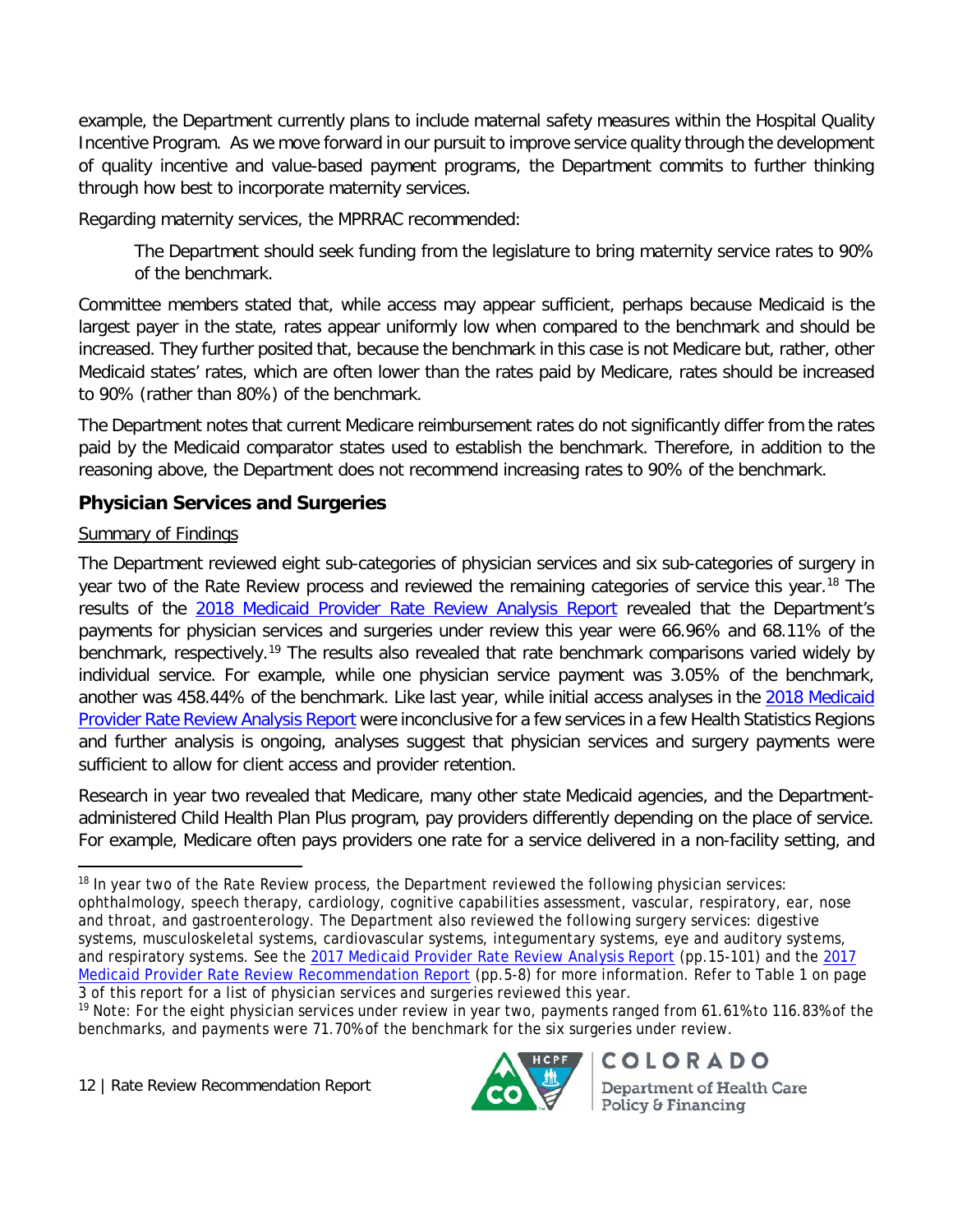another rate for the same service delivered in a facility setting. This is different than Colorado Medicaid's payment methodology, which utilizes a single fee schedule, regardless of place of service. In 2017, committee members shared that differential payment by place of service is customary practice for private payers. The Department subsequently committed to pursuing a payment methodology for physician services and surgeries that differentiates rates based on place of service and is in the process of developing two fee schedules.

#### Department Recommendations

As the Department recommended last year regarding physician services and surgeries,

- 5. The Department recommends and will pursue a payment methodology for physician services and surgeries that differentiates rates based on place of service.
- 6. For regions where the Department's access analysis was inconclusive, the Department will continue access analysis and utilization monitoring, which will be reported in the Department's Access Monitoring Review Plan, which will be published in October [20](#page-16-0)19.<sup>20,[21](#page-16-1)</sup> The Department will also communicate results from continued analysis and monitoring to Regional Accountable Entities and the Department's Provider Relations Unit to inform other efforts impacting access.
- 7. The Department will evaluate individual services that were identified to be below 80% and above 100% of the benchmark to identify services that would benefit from an immediate rate change.

Recommendations 5 and 7 align with the Governor's November 1, 2017 executive budget request R-9, "Provider Rate Adjustments".

#### Considerations

Recommendation 5 will allow the Department to account for differences in service provision in non-facility and facility settings.<sup>[22](#page-16-2)</sup> It is informed by findings of the [2017 Medicaid Provider Rate Review Analysis Report,](https://www.colorado.gov/pacific/sites/default/files/2017%20Medicaid%20Provider%20Rate%20Review%20Analysis%20Report%20-%20Physician%20Services%2C%20Surgery%2C%20and%20Anesthesia.pdf) [2018 Medicaid Provider Rate Review Analysis Report,](https://www.colorado.gov/pacific/sites/default/files/2018%20Medicaid%20Provider%20Rate%20Review%20Analysis%20Report.pdf) and Department subject matter expert research. It also supports the MPRRAC's guiding principle to utilize an existing rate setting methodology where



<span id="page-16-0"></span><sup>&</sup>lt;sup>20</sup> 42 CFR 447.203, Methods for Assuring Access to Covered Medicaid Services, requires states include within an Access Monitoring Review Plan (AMRP) submitted to the Centers for Medicare & Medicaid Services every three years, an analysis of access to five broad categories of service, and to any services for which the state Medicaid agency has identified possible access issues. Three full time equivalent Department positions were created to undertake this work and will conduct ongoing analysis of access to these services in these regions.

<span id="page-16-1"></span><sup>&</sup>lt;sup>21</sup> For example, as indicated in the [2018 Medicaid Provider Rate Review Analysis Report](https://www.colorado.gov/pacific/sites/default/files/2018%20Medicaid%20Provider%20Rate%20Review%20Analysis%20Report.pdf) (pp. 23-24 and 26), the Department plans to examine Colorado Department of Public Health and Environment provider directory data to understand if the number of providers in HSRs 9, 10 and 14 varies based on insurance type, and to conduct countyspecific investigations that may indicate if trends in one county are driving results within each region.

<span id="page-16-2"></span><sup>&</sup>lt;sup>22</sup> Non-facility rates for physician services and surgeries tend to be higher than facility rates. This is because payments to non-facility locations, such as clinics and offices, account for the overhead costs associated with providing those services. Conversely, payments to facility locations, such as hospitals, are lower because facility locations already receive payments for overhead expenses, in the form of APR-DRG and EAPG payments. More information regarding Medicare's two fee schedules is outlined in the [2017 Medicaid Provider Rate Review Analysis](https://www.colorado.gov/pacific/sites/default/files/2017%20Medicaid%20Provider%20Rate%20Review%20Analysis%20Report%20-%20Physician%20Services%2C%20Surgery%2C%20and%20Anesthesia.pdf)  [Report](https://www.colorado.gov/pacific/sites/default/files/2017%20Medicaid%20Provider%20Rate%20Review%20Analysis%20Report%20-%20Physician%20Services%2C%20Surgery%2C%20and%20Anesthesia.pdf) (pp.11-13).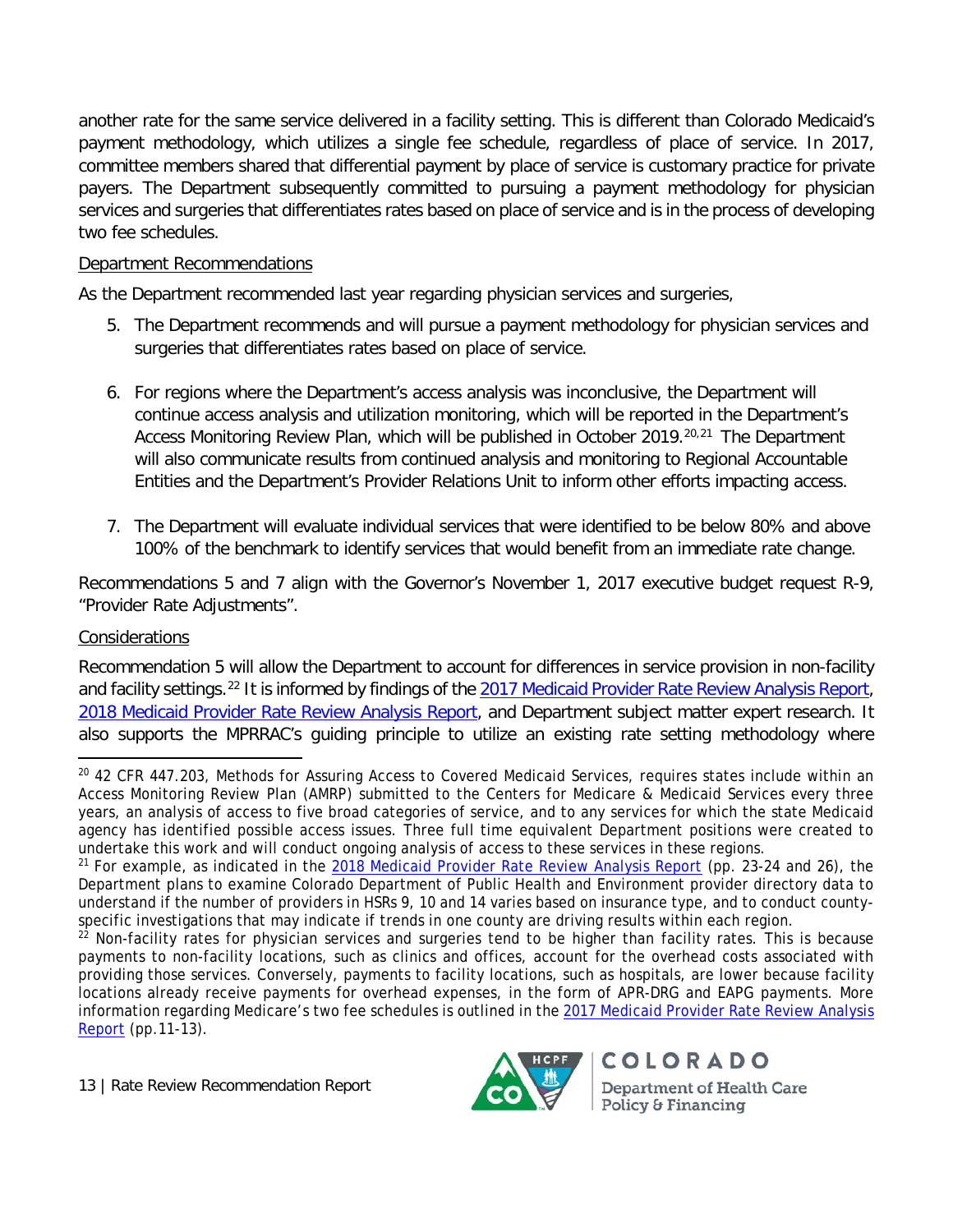appropriate; in this case a methodology used by Medicare and other state Medicaid agencies. This recommendation also aligns with the MPRRAC's 2017 recommendation:

The Department should begin paying for physician services and surgery based on place of service, using Medicare as a model.

Recommendation 6 will ensure continued evaluation of access sufficiency for the services under review, including in those regions where initial analysis was inconclusive. As part of this analysis, the Department will seek to determine whether any identified issues are unique to Medicaid.

Recommendation 7 will allow the Department to adjust rates so that the deviation from the benchmark, and the methodology used to set said rates, is reasonably consistent across services, bringing greater alignment to surgeries without compromising access. It is informed by findings of the 2017 Medicaid [Provider Rate Review Analysis Report,](https://www.colorado.gov/pacific/sites/default/files/2017%20Medicaid%20Provider%20Rate%20Review%20Analysis%20Report%20-%20Physician%20Services%2C%20Surgery%2C%20and%20Anesthesia.pdf) [2018 Medicaid Provider Rate Review Analysis Report,](https://www.colorado.gov/pacific/sites/default/files/2018%20Medicaid%20Provider%20Rate%20Review%20Analysis%20Report.pdf) and Department subject matter expert research.

After completing analysis to account for differences in service provision in non-facility and facility settings, and examinations of individual services with payments below 80% and above 100% of the benchmark, the Department may make budget-neutral rebalancing adjustments, within the Department's existing authority. Should the Department determine that additional funds are needed to increase those rates below 80% of the benchmark, the Department would need to request those funds through the regular budget process.

Regarding physician services and surgeries, this year the MPRRAC recommended:

1. The aggregate expenditures for these services is significantly below the 80% benchmark goal, thus the committee recommends that the Department should seek additional funding to increase overall spending in this area.

2. Furthermore, the Department should perform a budget-neutral rebalancing of rates below 80% and above 100% of the benchmark.

With respect to the committee's first recommendation above, the Department notes that payments for physician services and surgeries are below the threshold identified in the Payment Philosophy section of the [2018 Medicaid Provider Rate Review Analysis Report,](https://www.colorado.gov/pacific/sites/default/files/2018%20Medicaid%20Provider%20Rate%20Review%20Analysis%20Report.pdf) pp.2-3). The Department does not recommend additional funding for these services at this time. The Department seeks to avoid resetting all physician services and surgery rates twice, given the commitment to pursuing establishing differential rates based on place of service. The Department may offer additional recommendations next year, once work to develop two fee schedules based on place of service has advanced.

With respect to the committee's second recommendation above, the Department agrees that the deviation from the benchmark, and the methodology used to set said rates, should be reasonably consistent across services. The Department does not recommend rebalancing all rates below 80% and above 100% of the benchmark for the same reasons articulated within the evaluation & management and primary care services section above.

14 | Rate Review Recommendation Report

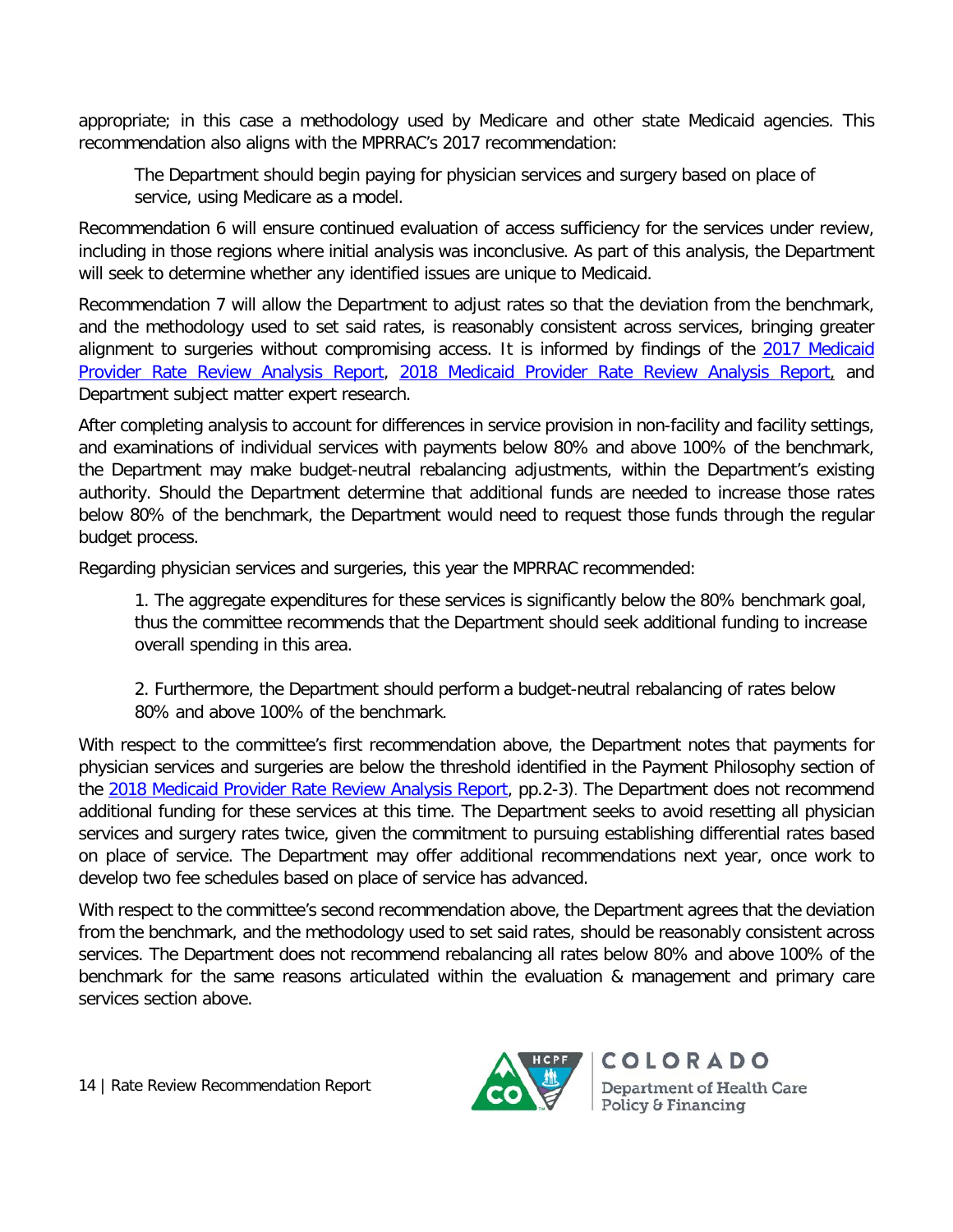# **Dental**

#### Summary of Findings

The results of the [2018 Medicaid Provider Rate Review Analysis Report](https://www.colorado.gov/pacific/sites/default/files/2018%20Medicaid%20Provider%20Rate%20Review%20Analysis%20Report.pdf) revealed that the Department's payments for dental services ranged from 98.07% to 153.45% of the benchmarks. [23](#page-18-0) Analyses suggest that dental service payments were sufficient to allow for client access and provider retention.<sup>[24](#page-18-1)</sup>

The Department received verbal stakeholder comment from the Colorado Dental Association in the September MPRRAC meeting regarding unique considerations when evaluating dental service rates.<sup>[25](#page-18-2)</sup> Feedback included:

- The adult dental benefit is new to Colorado Medicaid, rates for these services were recently and thoughtfully set by the Department, the program is working well, and more time should likely pass to collect better trend data before considering rate reductions;
- While rates appear high compared to the benchmarks, the benchmark comparators are other Medicaid states (not Medicare), that many Medicaid states do not provide adult dental service coverage, and that those that do often do not reimburse adequately;
- The legislature through its appropriations process has chosen to incentivize certain services, such as prevention, basic fillings, and extractions, and that these decisions have helped increase access to dental services across the state; and
- While client utilization may appear low, low utilization of dental services is a national trend across all payers and Colorado Medicaid client and provider participation rates are among the highest in the nation.

#### Department Recommendations

8. The Department recommends an increase to certain preventive dental service rates.

This recommendation aligns with the Governor's November 1, 2018 executive budget request R-13, "Provider Rate Adjustments".

#### Considerations

The Department notes that payments for dental services exceed those of most other comparator state Medicaid rates; however, the Department believes rates overall are appropriately set and should not be



<span id="page-18-0"></span><sup>&</sup>lt;sup>23</sup> Medicare coverage typically does not include routine dental coverage, such as dental exams, cleanings, fillings, crowns, and bridges. Therefore, the Department compared exclusively to other states' Medicaid rates. Those states were: Montana, Nebraska, New Mexico, Oklahoma, Oregon, Tennessee, and Wyoming.

<span id="page-18-1"></span><sup>&</sup>lt;sup>24</sup> Colorado Medicaid partners with DentaQuest, which operates as an Administrative Services Only organization (ASO), to help clients find a dentist and manage dental benefits. DentaQuest issued a [Health First Colorado Dental](https://www.colorado.gov/pacific/sites/default/files/2017%20Dental%20Services%20Annual%20Report%20September%2021%2C%202018.pdf)  [Program State Fiscal Year 2017 Annual Report](https://www.colorado.gov/pacific/sites/default/files/2017%20Dental%20Services%20Annual%20Report%20September%2021%2C%202018.pdf) in September 2018. Also in September, the Department provided the MPRRAC with a [Dental Services Scatterplot](https://www.colorado.gov/pacific/sites/default/files/Dental%20Services%20Scatter%20Plot%20September%2021,%202018.pdf) similar to those found in [Appendix F](https://www.colorado.gov/pacific/sites/default/files/5.%20Appendix%20F%20-%20Rate%20Ratio%20Scatterplots%20July%2013%202018.pdf) of the May analysis report. These materials, in addition to the [2018 Medicaid Provider Rate Review Analysis Report,](https://www.colorado.gov/pacific/sites/default/files/2018%20Medicaid%20Provider%20Rate%20Review%20Analysis%20Report.pdf) informed Department and committee member discussion ahead of final recommendations.

<span id="page-18-2"></span> $25$  Stakeholder feedback and committee discussion can be found in the September 21, 2018 MPRRAC Meeting [Minutes.](https://www.colorado.gov/pacific/sites/default/files/Medicaid%20Provider%20Rate%20Review%20Advisory%20Committee%20Minutes%20September%2021,%202018.pdf)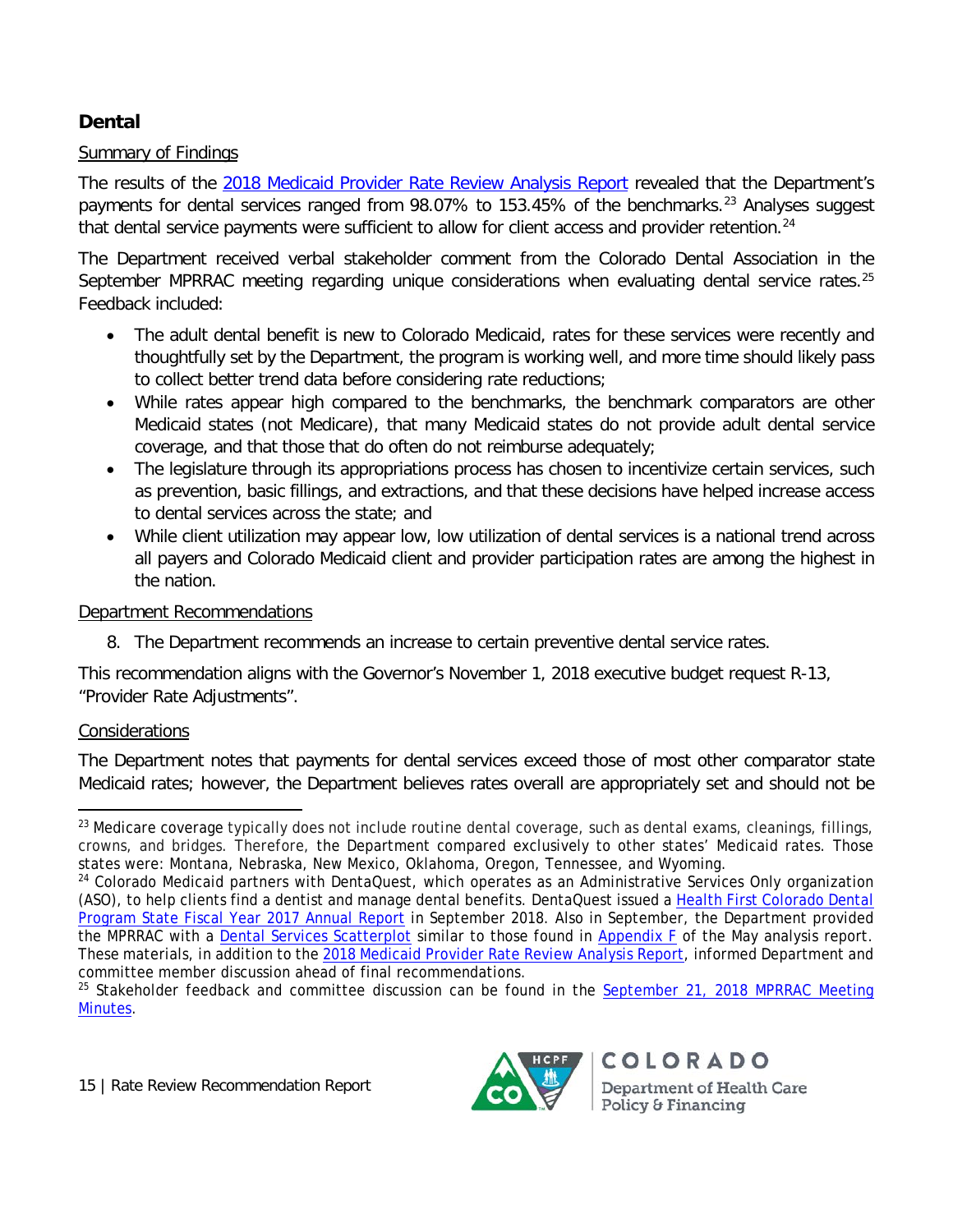adjusted at this time. The Department agrees with the Colorado Dental Association comments above and believes dental care to be a high value service.

In 2013, [SB 13-242](http://www.leg.state.co.us/clics/clics2013a/csl.nsf/fsbillcont/4E757BFE04FA421E87257AEE00584F77?Open&file=242_01.pdf) authorized Colorado Medicaid to begin providing dental services to adults and imposed an individual member annual cap of \$1,000 on services received. [26](#page-19-0) As noted in the bill, regular dental care and prevention are the most cost-effective methods available to prevent minor oral conditions from developing into more complex oral and physical health conditions that would eventually require emergency and palliative care. To this end, and in consultation with the Department's dental contractor, DentaQuest, the Department has identified a handful of preventive dental services for both children and adults that would benefit from a rate increase. <sup>[27](#page-19-1)</sup>

Regarding dental services, the MPRRAC made no recommendation. Instead they stated:

Dental service activities are going well and the committee has no recommendations for changing Dental rates.

16 | Rate Review Recommendation Report



<span id="page-19-0"></span><sup>&</sup>lt;sup>26</sup> While unit limits exist for certain Colorado State Plan Medicaid services, adult dental services are the only State Plan Medicaid services subject to a dollar limit, which mitigates over-expenditure.

<span id="page-19-1"></span><sup>&</sup>lt;sup>27</sup> These codes, while not all belonging to the preventive code category, are preventive in nature and include: D1110, D1120, D1206, D1208, D1351, D1352, D1353, D4346, D4910, and D0190.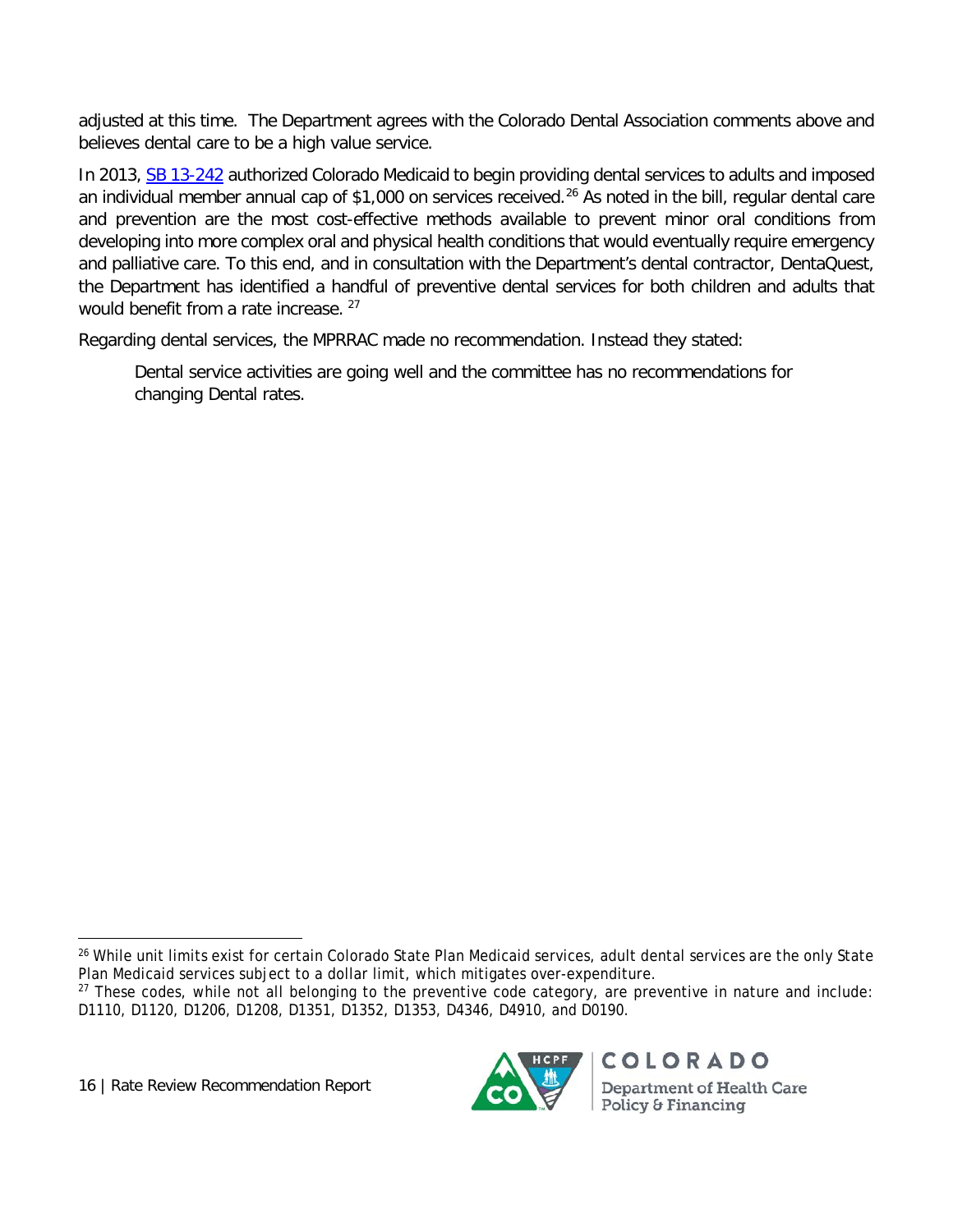# **Appendix A – MPRRAC Recommendations**

Below are the MPRRAC's recommendations for services under review in year three of the rate review process. The discussions that precipitated these recommendations can be found in the July 20, 2018 [MPRRAC Meeting Minutes,](https://www.colorado.gov/pacific/sites/default/files/Medicaid%20Provider%20Rate%20Review%20Advisory%20Committee%20Minutes%20July%2020,%202018%20.pdf) and the [September 21, 2018 MPRRAC Meeting Minutes,](https://www.colorado.gov/pacific/sites/default/files/Medicaid%20Provider%20Rate%20Review%20Advisory%20Committee%20Minutes%20September%2021,%202018.pdf) found on the Department's [Medicaid Provider Rate Review Advisory Committee website.](https://www.colorado.gov/pacific/hcpf/medicaid-provider-rate-review-advisory-committee)

#### **General Recommendations**

The optimal goal for service payments is parity with Medicare or other appropriate benchmarks based on the services being provided; however, the following recommendations recognize that goal may not be achievable in the short term.

Any changes in payment rates should take into account policy-specific rates carve-outs for codes that are paid at higher than benchmark rates.

#### **Evaluation & Management and Primary Care Recommendation**

The Department should conduct a budget-neutral rebalancing of rates below 85% and above 100% of the benchmark.

## **Radiology Recommendation**

The Department should conduct a budget-neutral rebalancing of rates below 80% and above 100% of the benchmark.

#### **Physical and Occupational Therapy Recommendation**

Regarding physical and occupational therapy services, the MPRRAC recommended:

- 1. The Department should conduct a budget-neutral rebalancing of rates below 80% and above 100% of the benchmark.
- 2. For the deconsolidated physical therapy evaluation code (formerly 97001, currently 97161, 97162, and 97163), the Department should adjust the rates for each, such that the aggregate of the three new codes is reimbursed similarly to code 97001 in FY16-17.

For example, consider reimbursing 97161 at the current rate, increasing 97162 reimbursement to the 97001 rate in FY16-17, and increasing the reimbursement for 97163 proportionately.

3. Until clearer national coding guidelines are developed, Colorado Medicaid should adopt clear, timebased definitions for the deconsolidated physical therapy codes.

#### **Maternity Recommendation**

The Department should seek funding from the legislature to bring maternity service rates to 90% of the benchmark.

#### **Physician Services and Surgeries Recommendation**

Regarding physician services and surgeries, the MPRRAC recommended:

17 | Rate Review Recommendation Report